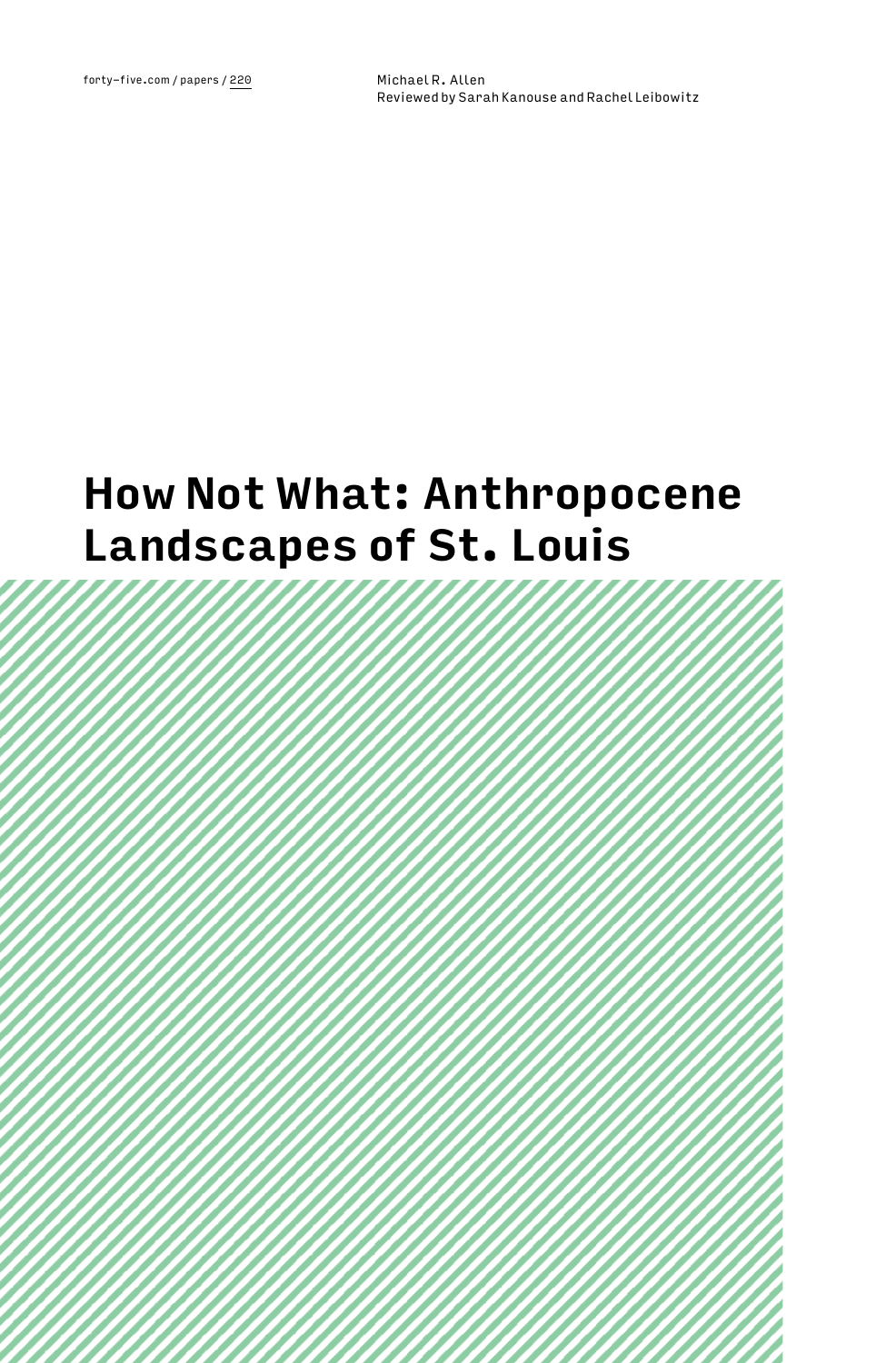Once this place was so easy to know. Before Michael Brown, before Kate Chopin, before Jonathan Franzen, before William Burroughs, before David R. Francis, before Leroy Bundy, before Joseph Wingate Folk went after the "Big Cinch" capitalist syndicate, before Pontiac commiserated with French officers at a tavern, before Frankie Freeman was able to whisper to Lyndon B. Johnson, before Kay Drey and boxes of requested government documents, before Shelley, and Kraemer, before Charles Guggenheim triumphalized the Gateway Arch, before Minoru Yamasaki gave the city both its celebrated port of entry and its tragic modern symbol, before Nathaniel Lyon contained the Confederate mob, before Harry Turner drowned himself on Christmas day, before Mary Meachum led runaway slaves across the river, before the wealthy of the city formed a posse and shot striking streetcar engineers, before Archie Blaine broke on supporting the bulldozing of his own neighborhood, before Robert E. Lee manipulated our river to keep St. Louis alive, before St. Louis Cardinals fans left their night game to assault black swimmers at Fairground Park, before Joe Edwards built his trolley, before Edqar Queeny set into motion the company capable of developing Agent Orange, before Thomas Stearns Eliot packed his bags, before the Cahokian elite built the palisade to keep out the riffraff or the water, before, before, before.

Before power, or empire, ever set upon this place?

Before humans? Which part—the part that has no part? Or the part that claims its interests constitute the interests of the whole?

The dream of the river that runs through our city may be freedom from the strange parade of settlement—the tortuous, inflicted and inflected presences of people across its high and low lands. But such a condition is unknowable, past or future. We are left to dwell in-between. Staying with the trouble, as Donna Haraway counsels, seems like no choice, but a preternatural edict.<sup>1</sup> There's nowhere else to go.

## Are we left in the Anthropocene?

If so, we may not be any farther along than we have been since Cahokia rose many centuries ago. We just now carry with us a long European heritage of puritanism that has not been expiated. Sometimes it seems that we chronicle the actions of humans here and across the globe to shame ourselves, as if history were a fundamentally moral construction. The past doesn't actually give a damn about right and wrong, but it gives anyone who does an arsenal of evidence.

We look at landscape as evidence with which to explain the present, the Anthropocene or whenever this is. And I go with whenever because I don't think time is as short as a word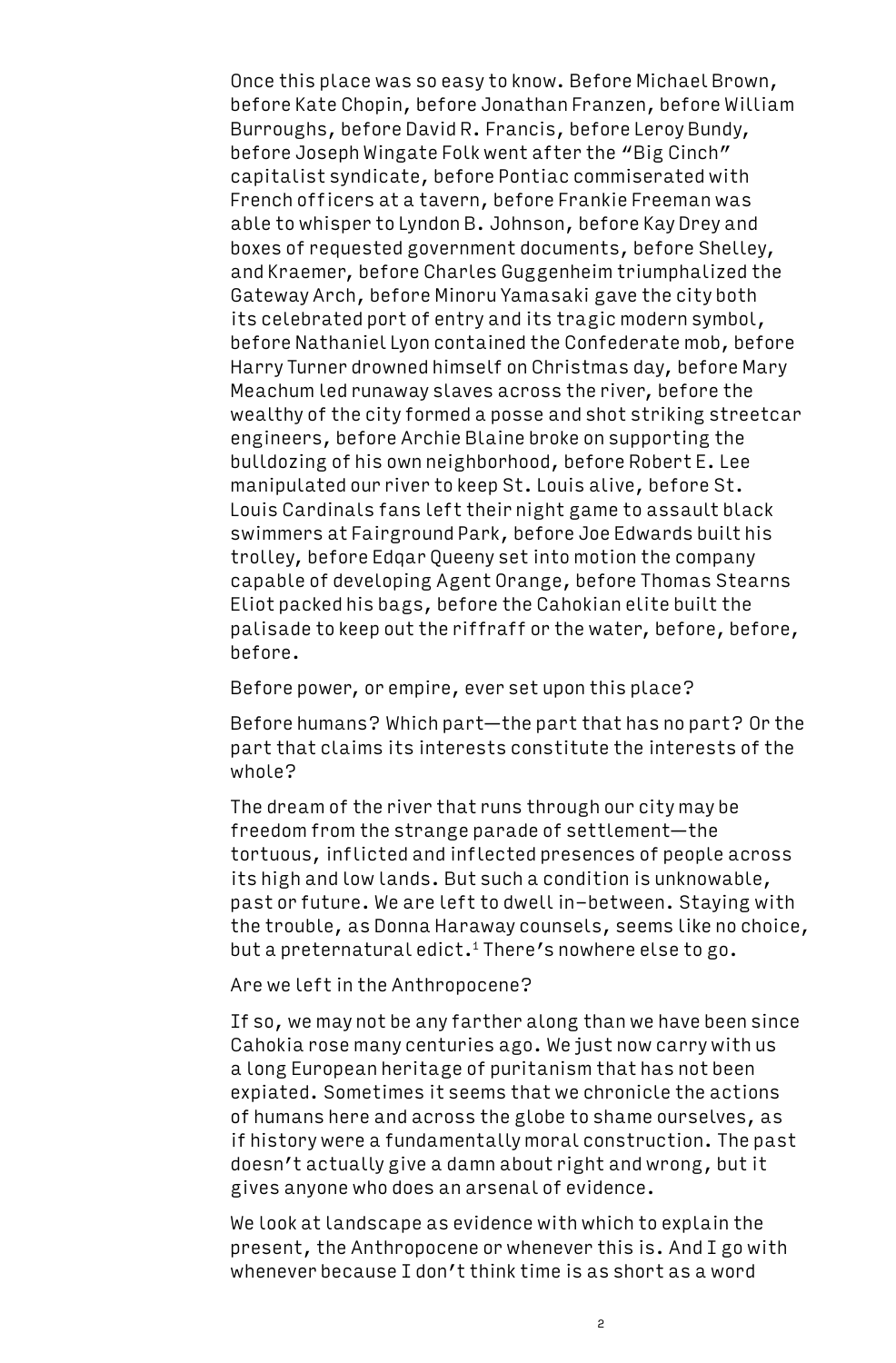

Shop and Save supermarket sign, Lemay Ferry Road, St. Louis County. Photograph by the author, 2017.



The Chief Pontiac VFW in Cahokia, Illinois. Photograph by the author, 2016.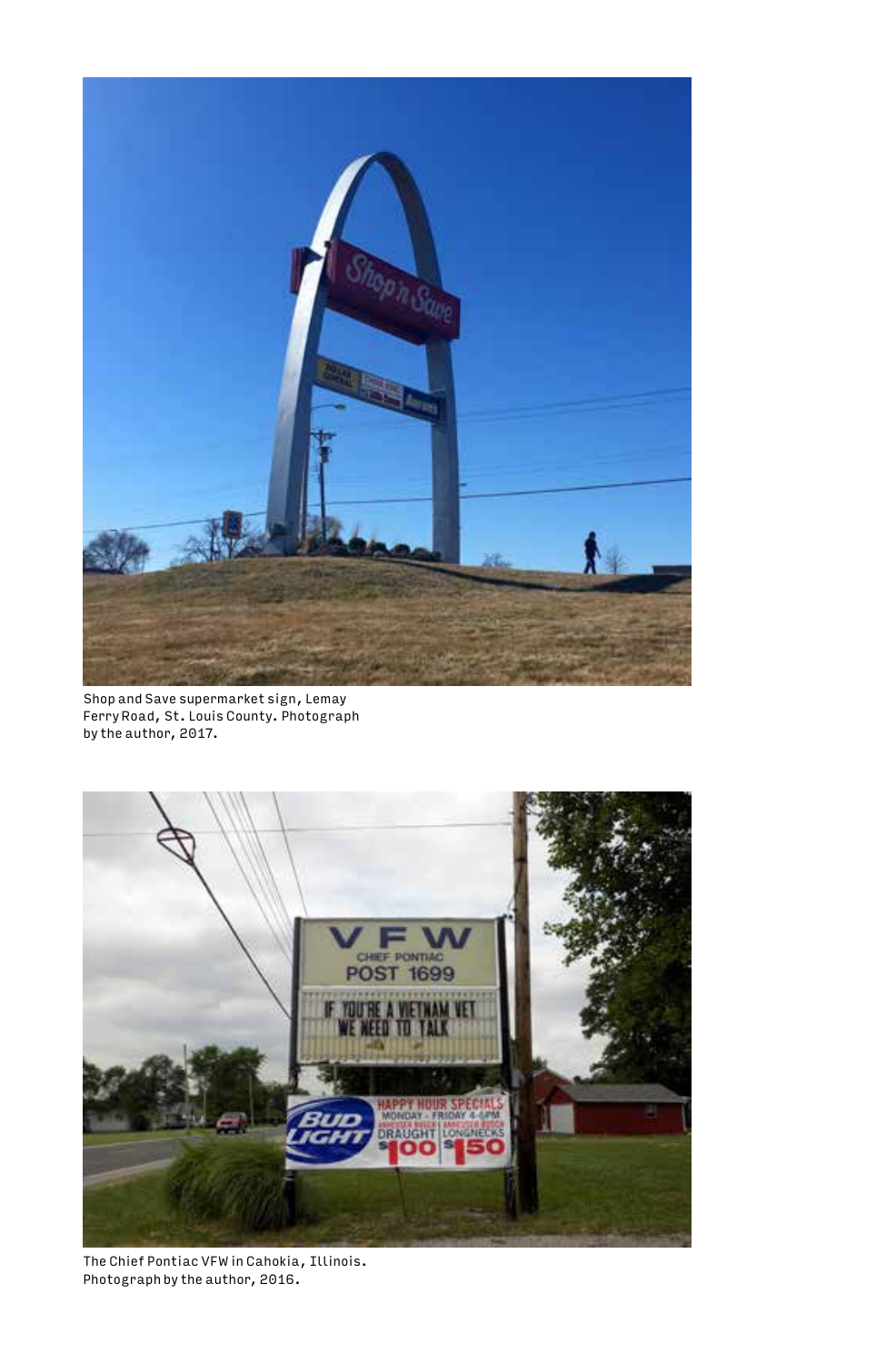tethered to the accelerated *nomos* and *habitus* of humans.

Perhaps we need to start naming what is about to happen when we look at what has already happened.

Landscapes seem urgent or precarious now, but they are deceiving us. They want us to think they are one thing when, in fact, they are another. They naturalize records of power and abuse, sending detectives tracking always right back to the present. We call landscapes unstable in this time, but, in truth, they are one of the most stable signifiers that the forces of capitalism, racism, and imperialism have at their disposal. It's easier to shape the land than to change the minds of people, or kill them off. The new shape arrests time, abridging the moment between the wound and the healing. Instead, the wounds are dissolved into junk spaces that few question as evidence of what comes next, some question as evidence of what came before, and most people reconcile with a view of what comes now that renders any horizon of action invisible.

The monuments tell us big lies, so we look closely at the terrain of everyday life. We hit the parking lots, the dying shopping malls, the places between fences, the ghettoes, the slag heaps and the ruderal fields. Like Orpheus, for a while, we won't look behind but ahead, at the mundane, fearing that we will kill beauty (or that beauty will kill us, or that beauty no longer exists according to years of pessimistic theory). Then, like the Angel of History, we turn around, finding only more of the mundane, but we render it also a monument, a frozen and dead thing.

Every coincidence tempts us with the lure of significance. This lure dampens time, flattens it into a circle, we arrive only where we start.

*The dead-end block, near where a famous musician had his first house, in the middle of an urban renewal project, three blocks from a big This and not far from a That and you know what that has to mean…*

But do we know what that has to mean?

Do we know anything at all when we make such surmises, or are we feebly lurching toward a pattern recognition our brains instill because the condition always worse than death is to be completely lost?

Maybe being lost is not so bad after all. Being found seems pretty dull. There are Instagram feeds devoted to so many aspects of ordinary landscapes that the photographs sometimes seem to be not images of other places, but other images or at least other influences. Skidding by at a splitsecond view, they signify only what we can already envision them to signify, because we aren't inhabiting the images let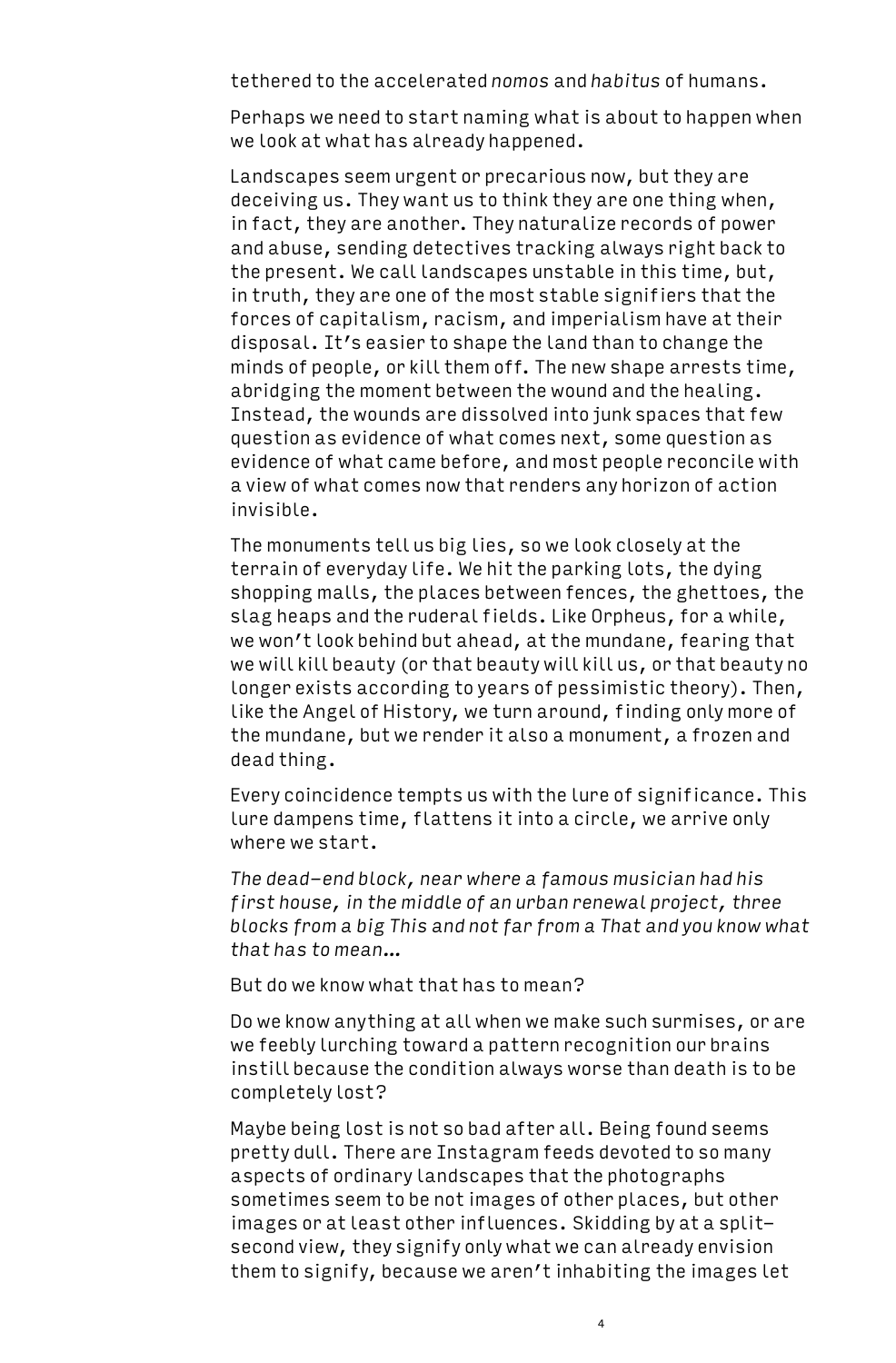

Vacant houses on Cass Avenue in St. Louis. Photograph by the author, 2018.



Lost on the interpretive trail, Valmeyer, Illinois. Photograph by the author, 2017.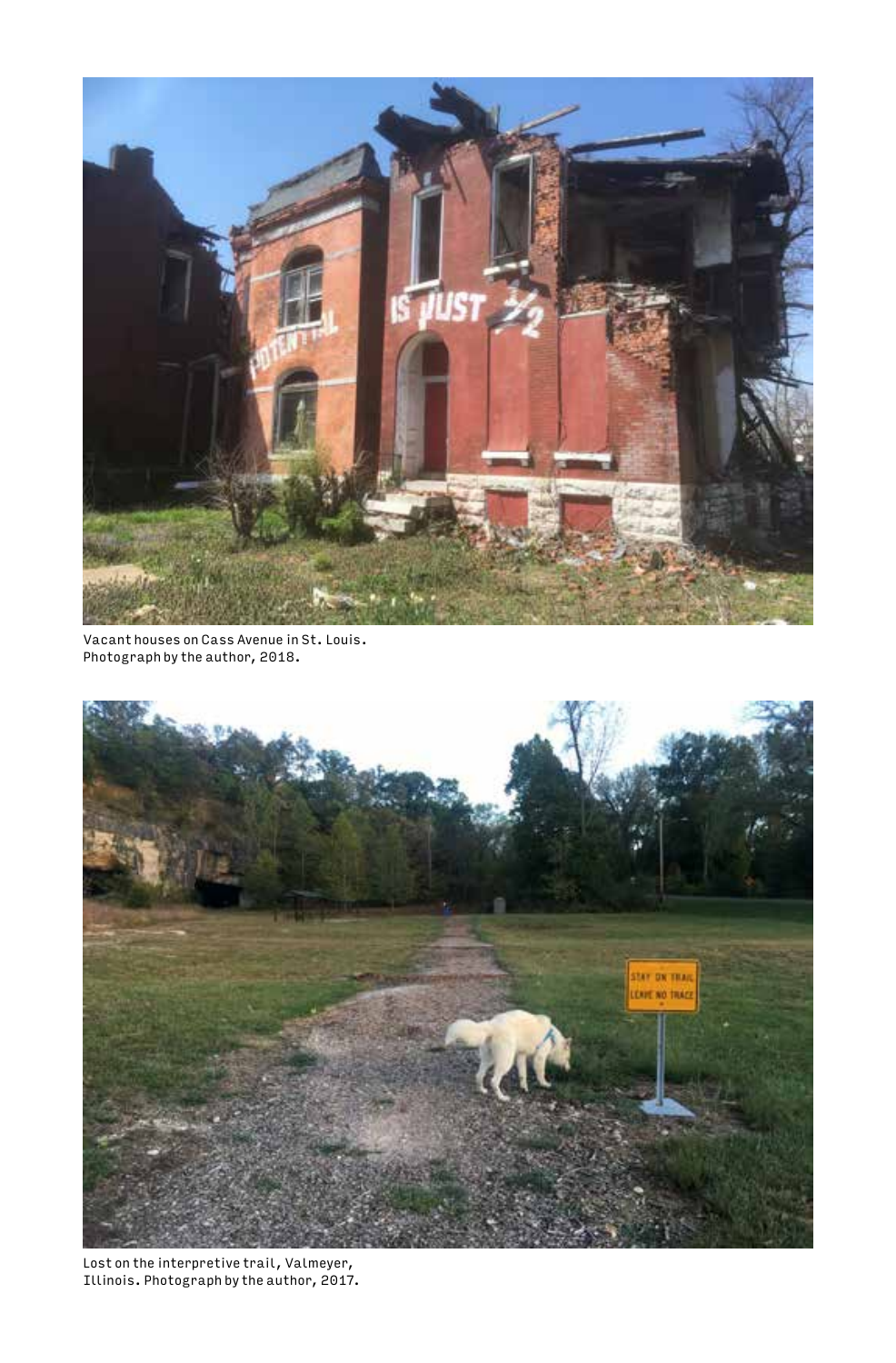alone the subjects they present. Mass media kills us by making us tourists.

The words of artist Claire Pentecost are better than mine here: "The tourism of everyday life may include signifiers of place, but paradoxically, the overall effect is to make us forget that we live in a place, a place called Earth."<sup>2</sup> Affect sublimates what we truly seek to change.

How do we break the flat plane of time, and move past naming it before we actually change history? Bruno Latour recently directed us, actors in the throes of an epoch we want to call "the Anthropocene."

Latour: "What to do? First of all, *generate alternative descriptions*."3

I propose that we describe what places *do* instead of what they *are*. Somewhere in these new descriptions will be anticipations of time when a new set of relations is possible or becoming. If the agony of our landscapes is a sense that they record things we don't want, we must locate the record of things that we do want.

Or we risk dying trying. A noble death, of course.

But here are just two of many paths through *how* and now *what*.

### **POLLUTION**

The Missisippians left us a record of shit. The most real source of discovery about the declination of Cahokia may come through fecal stanols that archaeologists are now investigating. Hard evidence may break years of soft speculation against an empiric horizon. So far, fecal evidence suggests that Cahokia population declined after flooding and possibly events not yet well understood, including climate change.4

In February 2019, AJ White (a Ph.D. student in Anthropology at UC Berkeley) and others published an article in the *Proceedings of the National Academy of Sciences* releasing findings from a fecal stanol study of Horsehoe Lake, a large, natural lake within the Cahokia settlement area.<sup>5</sup> The Mississippians at Cahokia defecated outdoors, and their excrement often ended up draining toward the lake. Decades of examining less venal aspects of Cahokia have not been as instructive as fecal research in suggesting how the first city there died completely.

White and the team found that the stanol density rose from 600 until 1100 CE but declined from 1200 until 1400. Five hundred years in, two hundred years out. St. Louis, by comparison,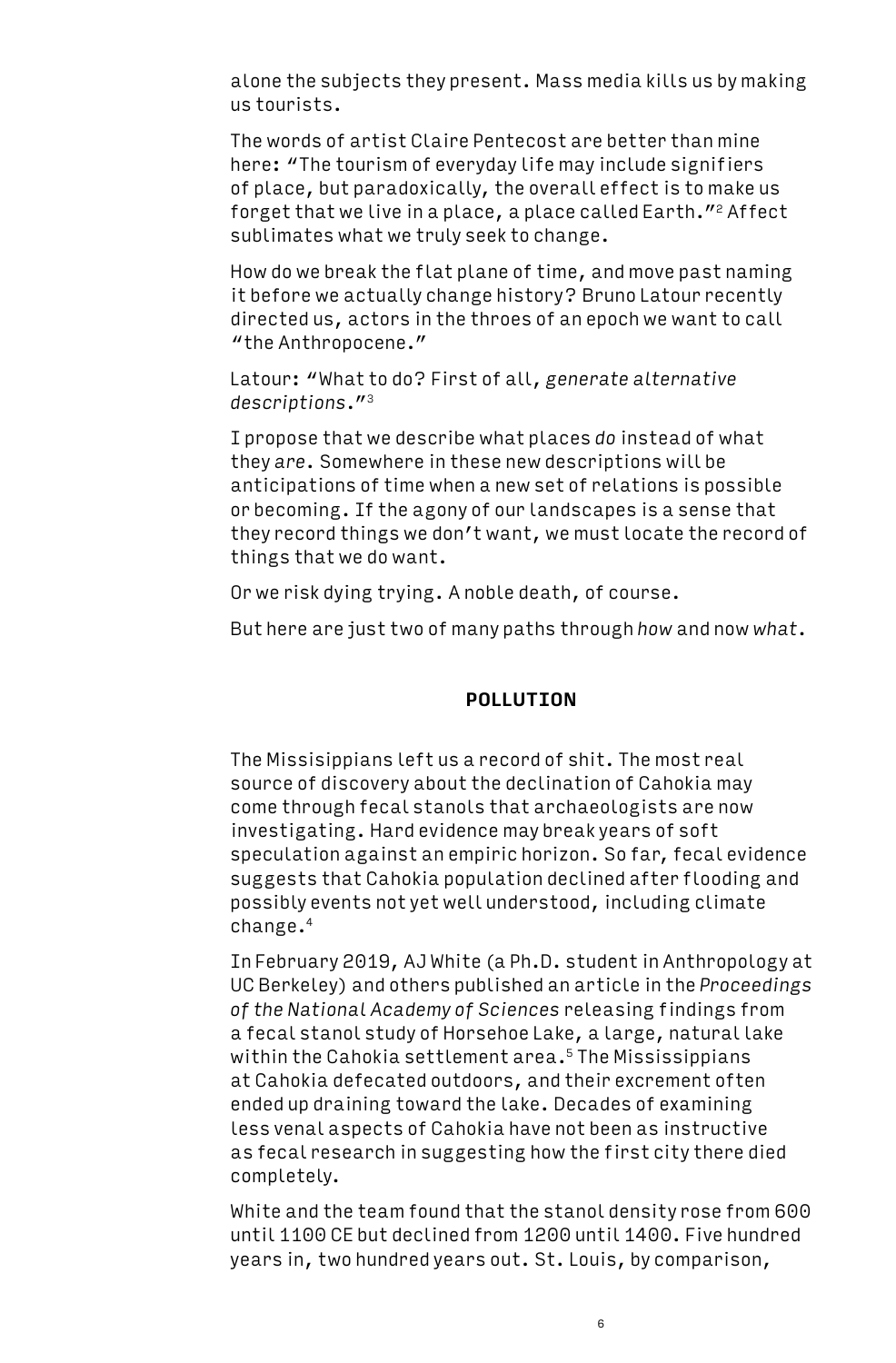

*In Plain Sight* by Diller Scofidio + Renfro, Laura Kurgan, and Robert Gerard Pietrusko, with Columbia Center for Spatial Research. Photograph by the author at Wrightwood 659 Gallery, Chicago, Illinois, 2019.



An 1882 illustration of Monks Mound at Cahokia. Source: Wikimedia Commons.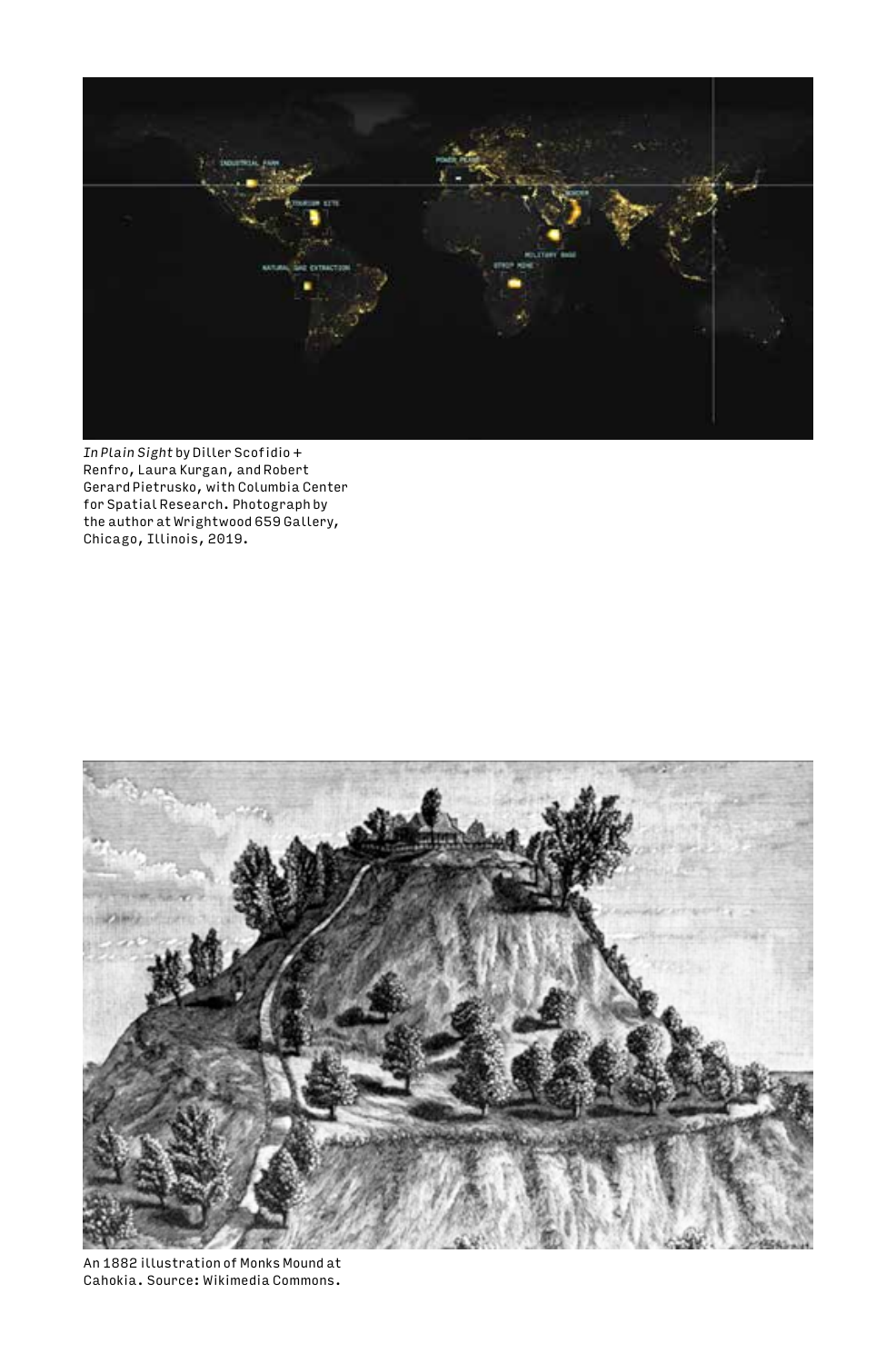had 190 years in and is now either about 70 years out (city population) or 70 years flatlined (city and county population).

Eight hundred years from now, what stuff that we have dumped will show anyone that our city was declining?

We can look backward toward St. Louis's Chouteau Pond, an occlusion of the Mill Creek made by a French miller, whose new pond became both the recreational grounds of a parkless city and a destination for shunted human waste. That the Euro-Americans, who also sent their shit to a body of water, could now judge the Mississippians or any other North American inhabitants as savage is deeply hypocritical, perhaps even pathological. (Today we send ours into a river into a gulf into an ocean. Is that what some Marxists call accelerationism?)

The waste sent to Chouteau's Pond ultimately killed at least 4,285 people through cholera in 1849. At that time, the city still lacked municipal sewage systems, although they soon would be built. The city's response was to drain the pond, and the drained lowland soon was sold off to the newly-capitalized railroads needing lines through the city.

One hundred years later, and civilization in St. Louis progresses enough to match the last century's shit with blood. When the city's park commissioner unilaterally and hastily decided to integrate swimming pools to all humans in June 1949, the opening day of the pool at Fairground Park ended in the first and only race riot confined to the city limits of St. Louis. Anxiety over the future of north St. Louis spurred white people to attack not only black swimmers, but also white police officers who attempted to enforce the laws actually in place. Blood on the ground, blood on the hands of the white people who would abandon the pool and the park and an entire half of the city in short order. Did they take that blood with them?

The riot ended with official blame on both white and black people, a door closed on the pollution of racial violence for a generation. When we claim that East St. Louis or north St. Louis is precarious, do we mean that Ladue or Clayton or St. Charles is now too far gone, past precarity? Because I want to follow the blood from those hands, from those lunatic minds, not to badger the descendants of the people who just showed up to swim. Those who showed up to kill bother me more.

The ultimate wormhole in St. Louis may be the possibly smoldering isotopes of the Manhattan Project waste tucked into the West Lake Landfill. We need a new concept of time to even think through what this waste could do to our settlement. Deep time. Not cheap time. Deep time forces us to think through a future of emergency declaration, forced evacuation, and harmful contamination that could outlive any current form of government existing here. If the waste's worst fate means that our current mentality is inadequate,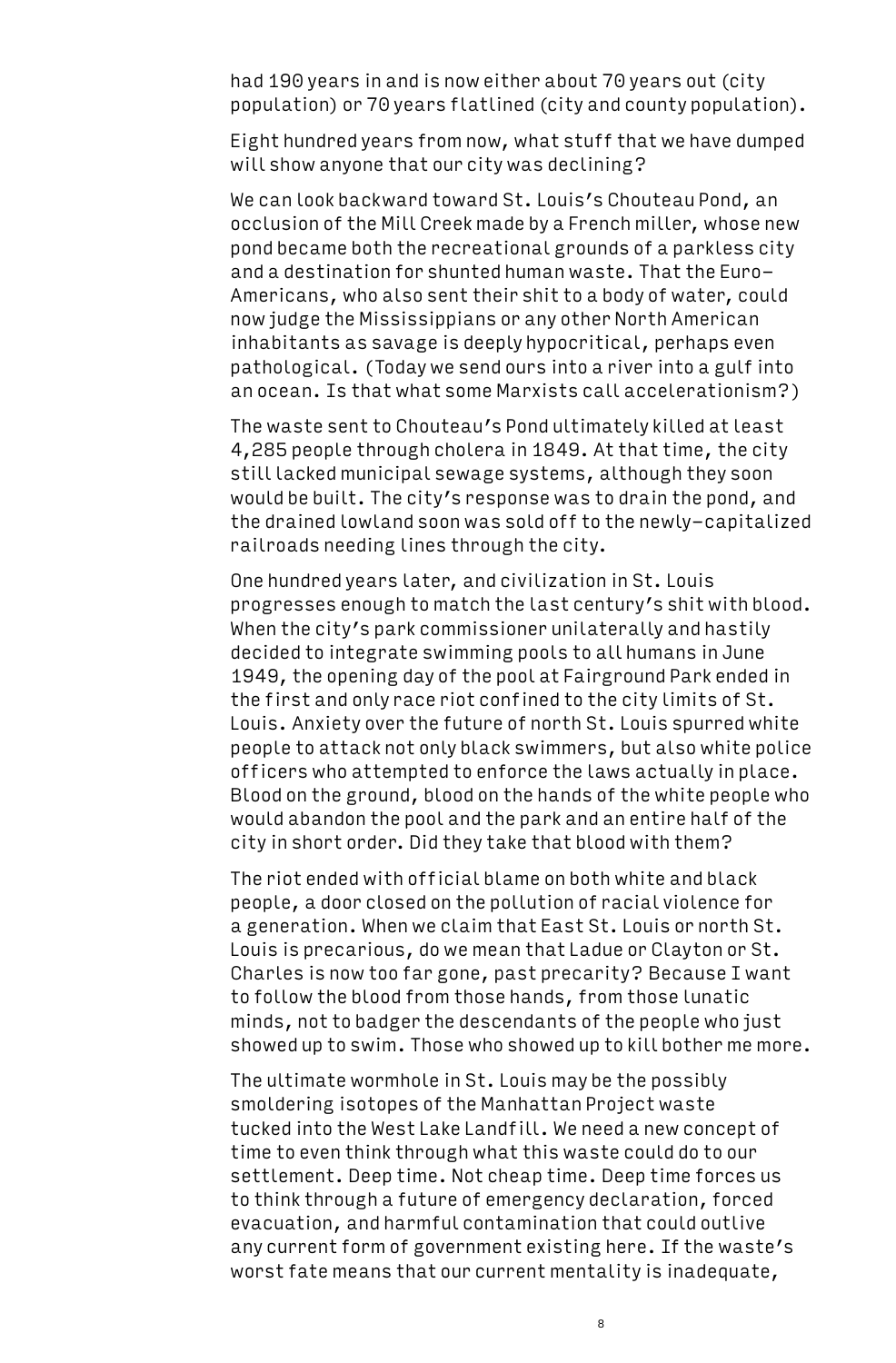

Thomas Easterly daguerreotype of Chouteau's Pond, 1852. Source: Missouri History Museum Library and Collections Center.



The American flag appears at the Boenker Hill Vineyard and Winery overlooking the West Lake Landfill. Photograph by the author, 2016.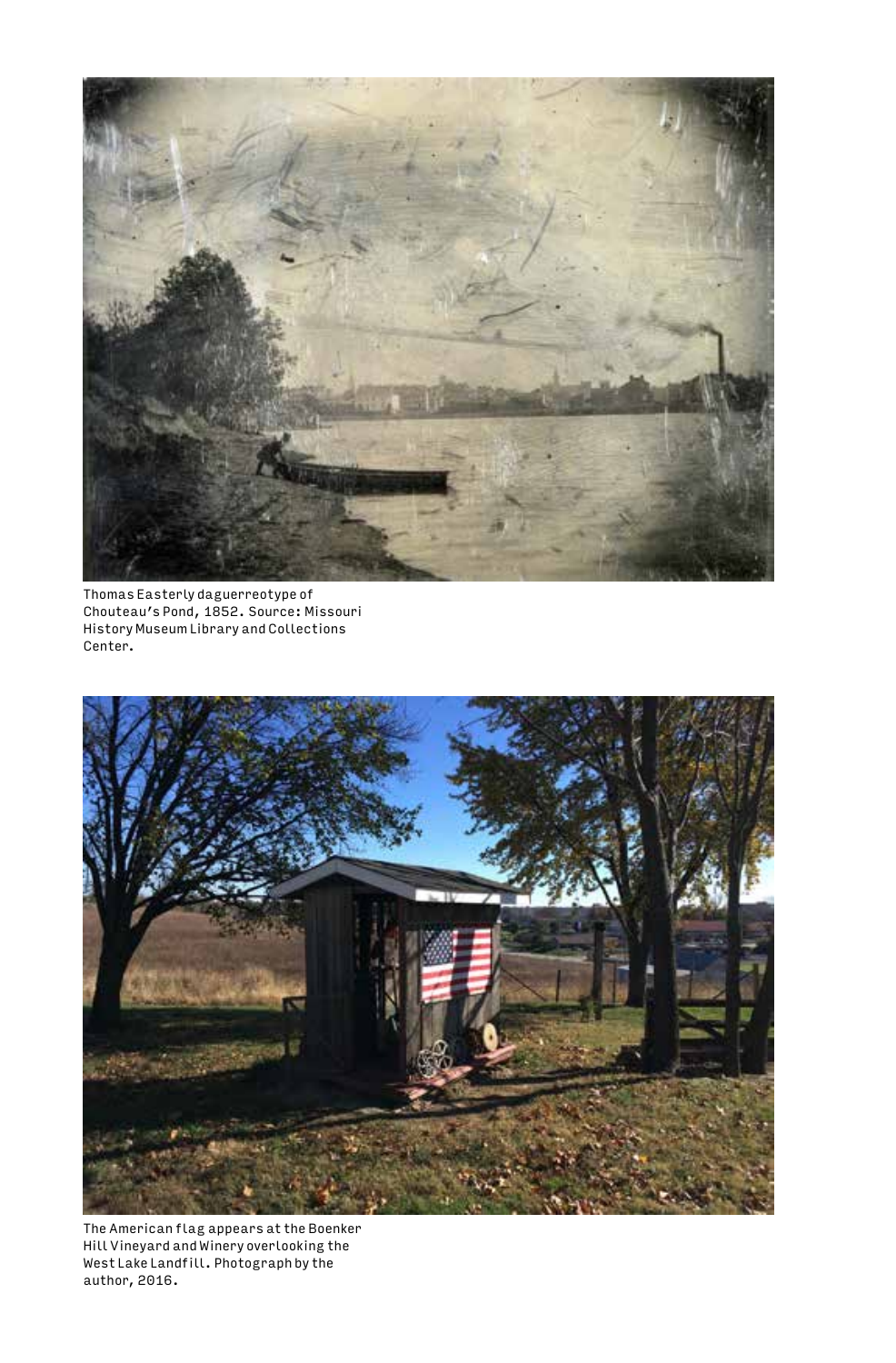its best fate—removal and voluntary relocation—makes it someone else's problem, in a different place and on a different time scale.

Perhaps property is the worst form of pollution. Tracing the root of property back to Latin, to "one's own," we may find that the only *real* real property in the world is our blood or our shit.<sup>6</sup> Yet, many people think it's land that is owned, and we have bent land to accommodate a multiplication of parcels and houses. No one can exonerate any part of the region by picking on another, either, such as those who excoriate the suburbs or the gentrifying city neighborhoods for bourgeois excesses attempt to do. The code of private property arrived with French colonists, was perfected in the hands of urban elites, and ended up shaping New Town and Wildwood. We can call a part of the system exotic, but that's like letting a snowflake land on your tongue and claiming it is the entire weather pattern.

St. Louis's early twentieth century proliferation of capitalized land benefited in part from an import-export relation with the "Great Southwest": Texas, Oklahoma, and Arkansas. Finished goods and equity went out, while bauxite, lead, cotton, livestock, and petroleum headed northeast on St. Louis-controlled railroad lines for processing in that city. No finer memorial to this trade exists than the remaining chat piles that form a toxic heartland version of Monument Valley. Picher, Oklahoma, has become an uninhabitable Superfund site, with each headwind thick with tailings dust. The mines closed as their surplus value declined, and the St. Louis investors retreated without reparation. Much of the chat now forms road pavement, which breaks down. More dust.

Why the River City never learned to revere dust eludes explanation. The entire central city was destroyed by dust in 1849, when the metonymic steamer *White Cloud* sent aloft a discharge of smoldering ash, a common urban atmospheric aspect of antebellum St. Louis. The discharge set the boat on fire, then flames leapt onto other steamboats, raw goods, roofs, and wagons. Dust to dust. The fire ended when volunteer firefighters used black gunpowder to detonate buildings along a firewall. One of the volunteers, Captain Thomas Targee, blew himself to kingdom come but ended the conflagration. The fire proved fortuitous and allowed for the capitalization of new cast-iron-faced modern warehouses along the city's aged waterfront. Eventually those would be smashed to dust to build the Jefferson National Expansion Memorial at a time when bituminous coal dust banished the rising sun from the city for weeks.

Then the city would manically rush to make entire neighborhoods dust. Eventually, too, landlords seeking to offload worthless houses in north city during the white flight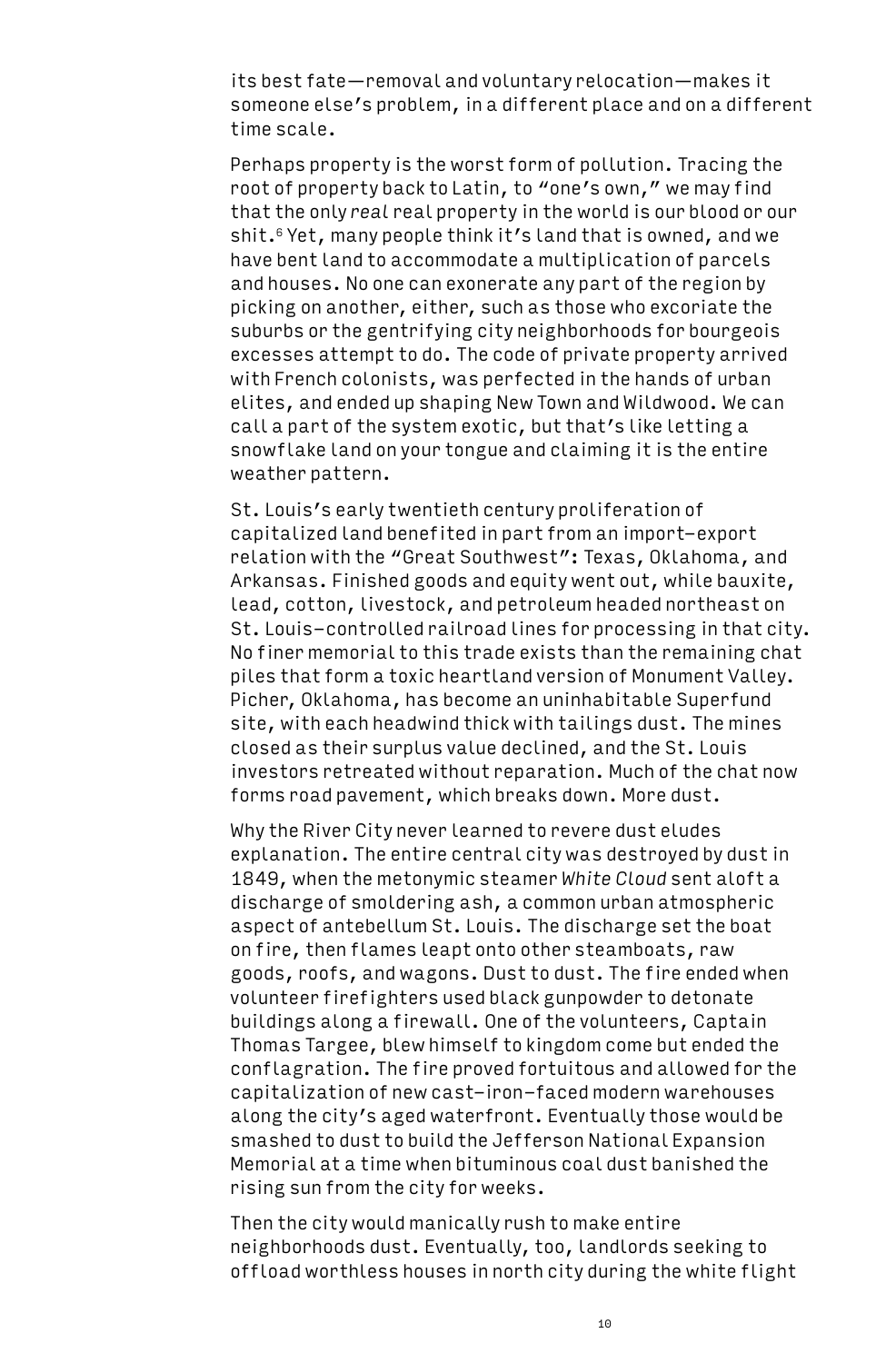

Middle class properties of the early twentieth century, on Holly Avenue in St. Louis. Photograph by the author, 2012.



A tract house rises in Monroe County, Illinois, near St. Louis. Photograph by the author, 2007.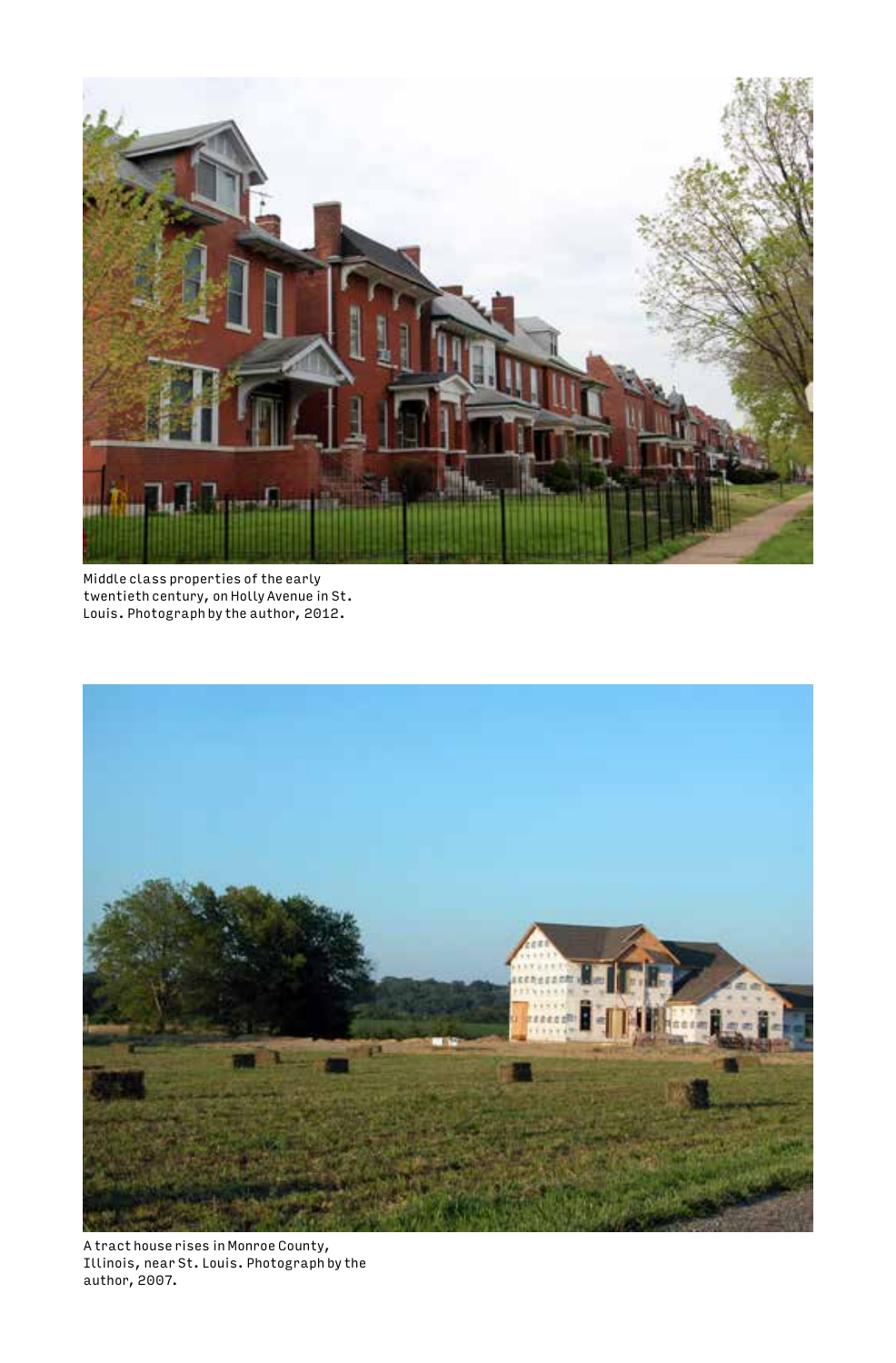era would turn them into dust through fire, and that dust converted to cash through insurance settlements. Nowadays the fires continue, but they don't produce exchange value. They just consume. Usually nothing replaces these buildings. The dust presumably settles somewhere, much of it in our organs, so that the artifacts of a long past speak through our ragged breath and altered vocal pitch, when dust exits us.

No landscape element is anything but an arrow toward another, usually somewhere far away. No element is a solid mark except in the *now*. In the *then* and the *later*, it's liquid, it's transitory, it's our own blood, the constitution of which links us to billions of people variously dead, alive, and not yet alive.

Landscape. Land. Shape. How. How. How.

#### **KNOWLEDGE**

Knowledge is power. Bacon, Hobbes, Foucault, you, me?

Political theorist Jodi Dean reminds us of the outcome of what we consider knowledge: "We can and already do make decisions about who gets what, who has what, what is rewarded, what is punished, what is amplified, what is thwarted."<sup>7</sup>

No land has been shaped that has not been known, and rarely has any land been known that has not been shaped. Yet, landscape has always been produced in mutuality, in which the knower is shaped by the known. Sometimes the knower doesn't want to know this. Sometimes encounter produces authority as a primary affect and ignorance as a secondary affect.

St. Louis emanates from a great epistemic system in service to political power, the urban grid. The grid, subject to much urbanist adoration, instantiates power and joins land to human control. Our city's base model is the Roman castrum with its ordinal fixity, the infinitely fungible web that could capture the entire planet's surface. (In fact, under the pseudonym of the US Public Land Survey System, it tried.) It's a dragnet of statecraft, a matrix of taxable land and governable subjects. The web is intrinsically a type of pollution, because it is a mechanism for making private property out of commons, which it did after the original village of St. Louis devoured common fields and conflicting, alternate spatial plans.

In Granite City, we sit on a grid with diagrid transects, a merger of Roman idealism and Haussmannian pomp. Does the flat plan of the city teach us anything? Certainly. Does it mislead us at the same time? Of course. Missing is what activist and critic Brian Holmes has termed "the cartography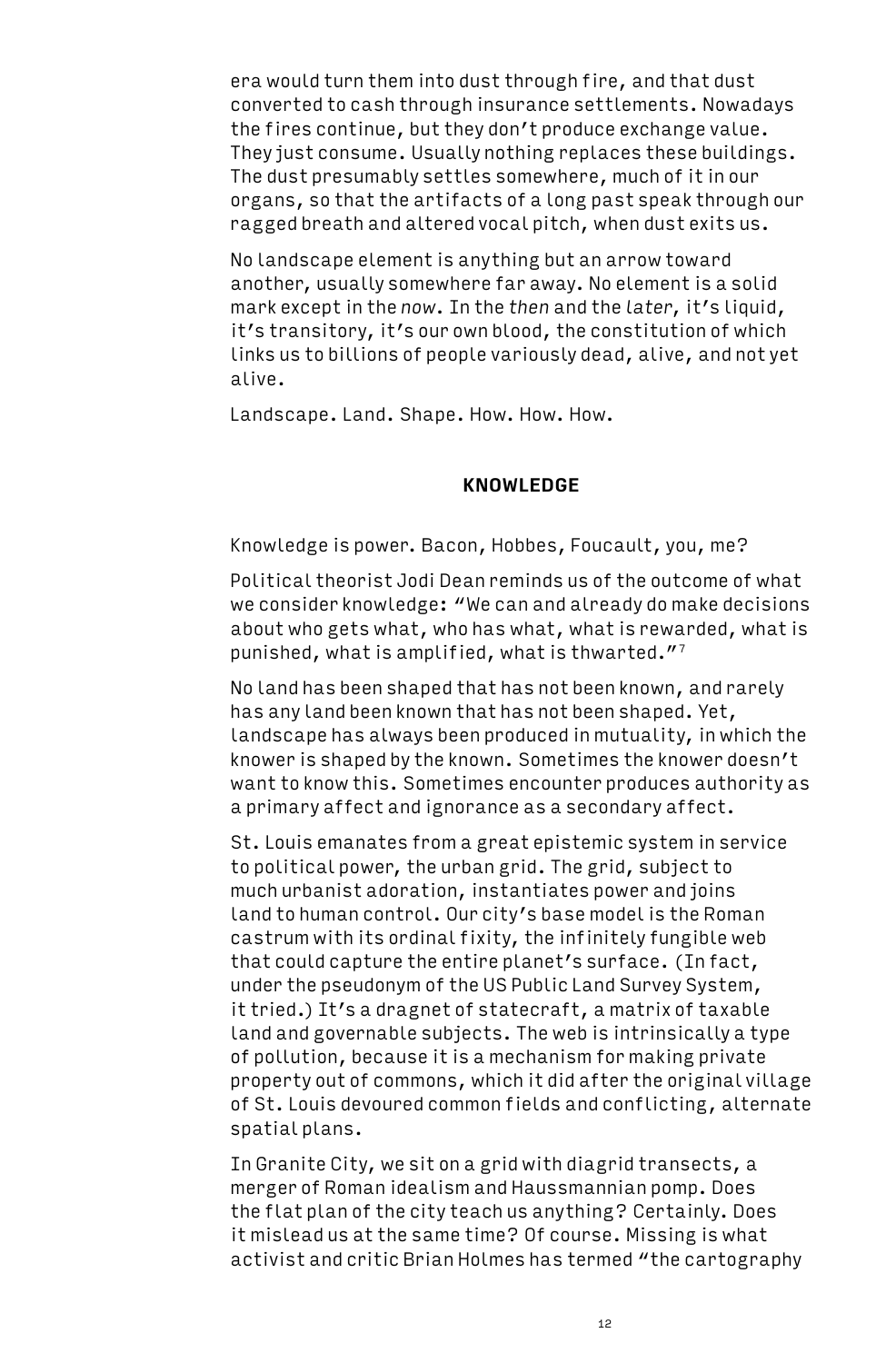

Julius Huttawa, "Great Fire of the City on 17th and 18th of May 1849. View of the City of St. Louis."



Demolition begins in the Mill Creek Valley. Source: *St. Louis Globe-Democrat*, 1959.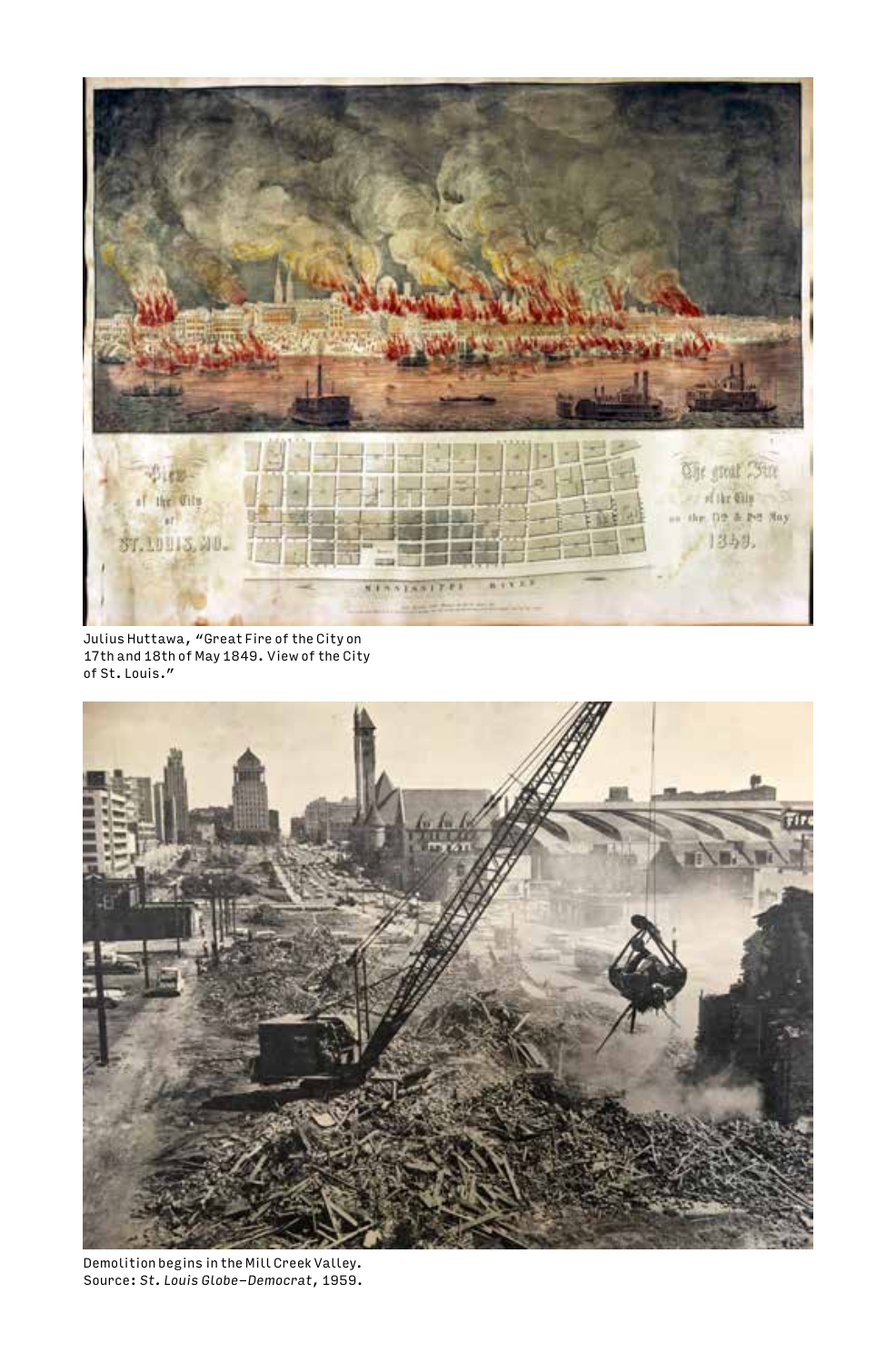

The James Clemens House in north city St. Louis, destroyed by fire in 2017. Photo-graph by the author, 2017.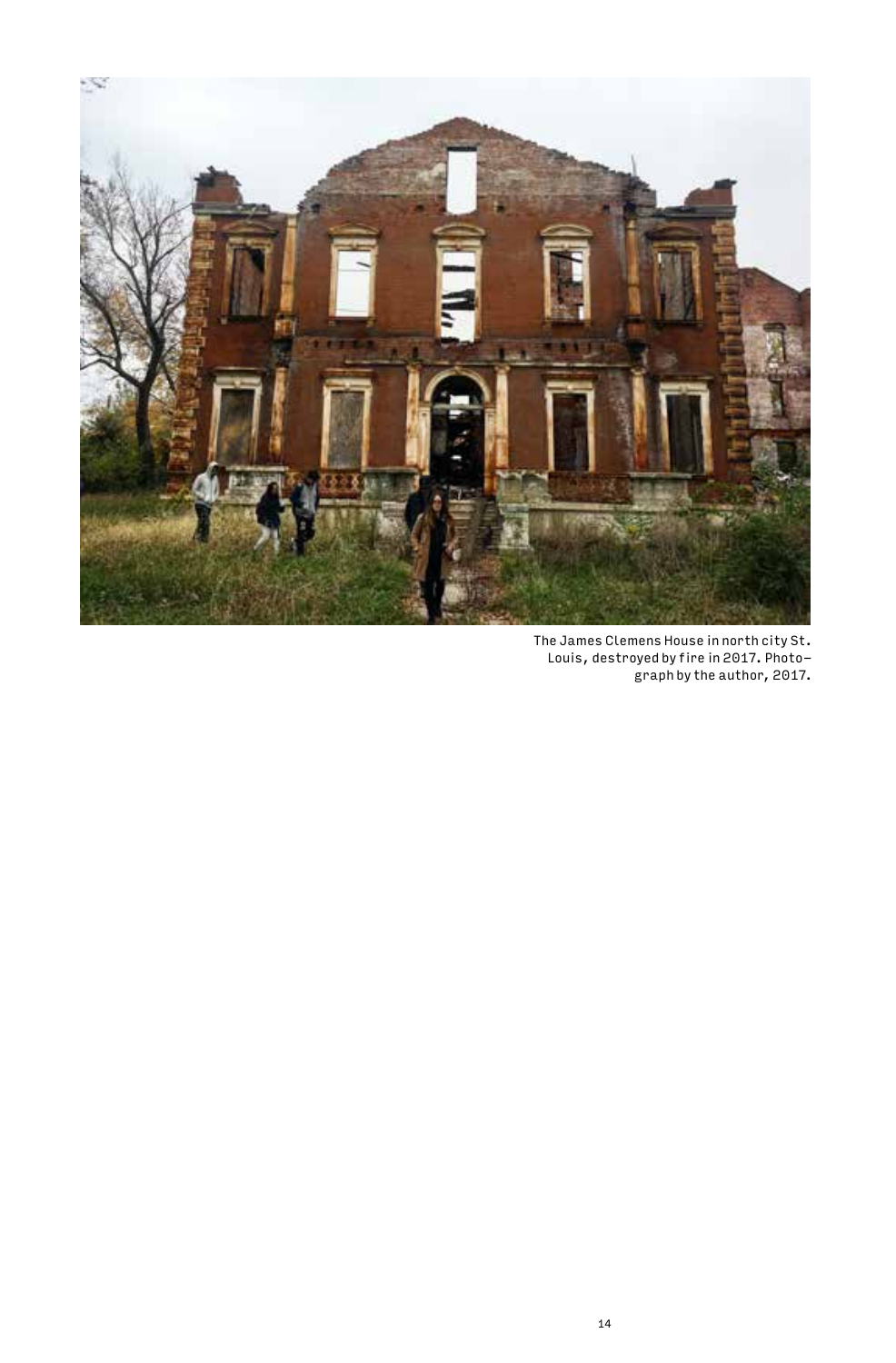

The expanded grid of the city taking hold, 1853. Source: Map of St. Louis, Wikimedia Commons.



Collot plan of St. Louis, 1796. Source: Missouri History Museum Library and Collections Center.



Map of Granite City from 1904 promotional brochure.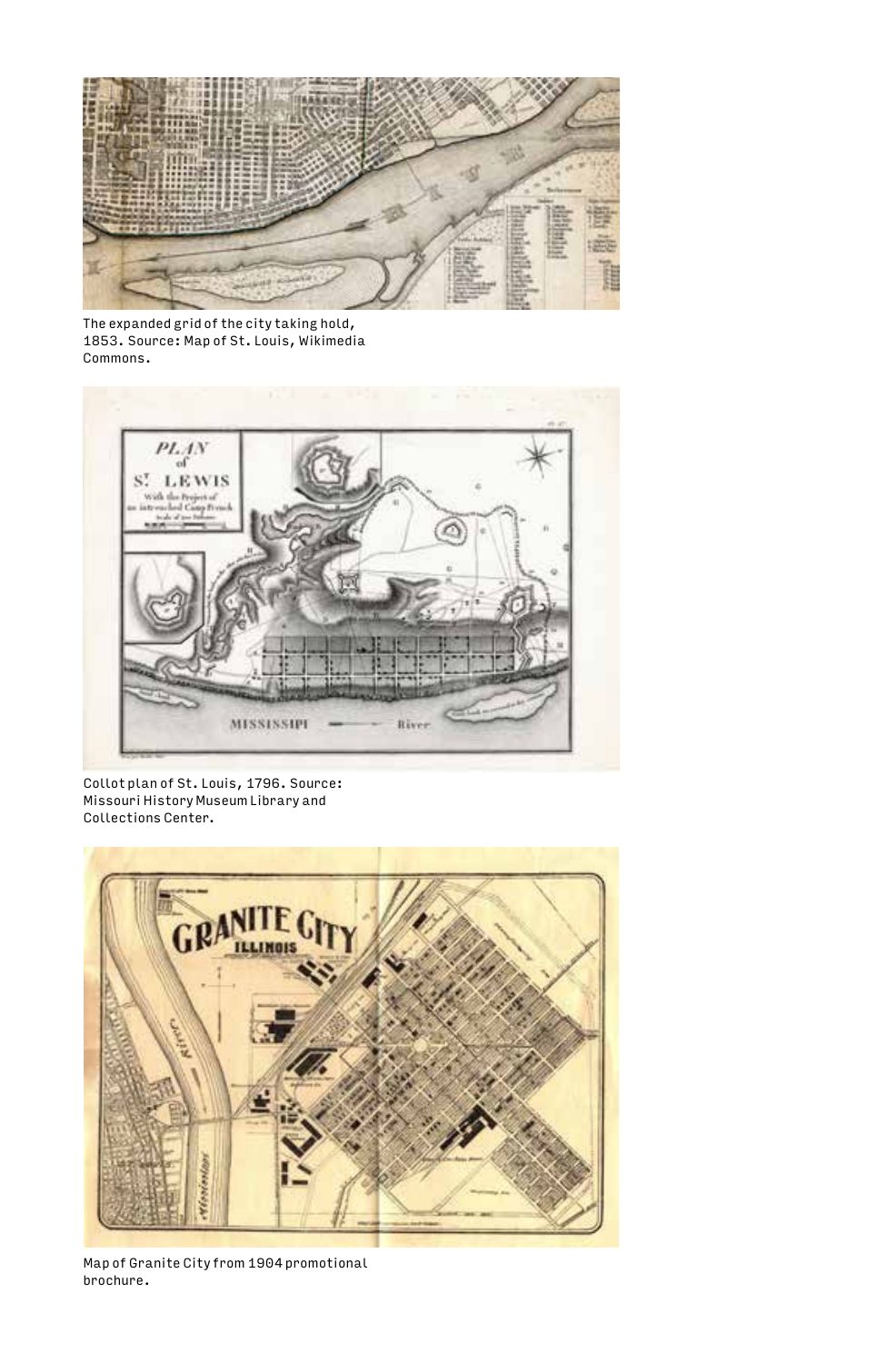of togetherness," a representation of sensory order.<sup>8</sup> We have the lines of surveyors and tax collectors, endorsements of power, but not the aura of place, not the sense of place. No record that Granite City was a vicious sundown town from the moment the surveyors were hired to draw a line, no representation showing that, in 1990, only 69 out of 32,862 residents were black. Ten years later, in 2000, 622 out of 31,301 residents of Granite City were black. That was just 18 years ago. Outside of St. Louis. We're left senseless by *what*.

Writer Eduardo Galeano posited that Europeans still do not know where they are in the Americas, that their colonization is a mask hiding a deep ignorance of where they are and with whom they share the continent. Perhaps the great university across the river in St. Louis knows something about where it is. With the best minds for miles around and \$7.2 billion in endowment, this school has no rote excuse for not-knowing. In fact, it has spent millions—literally—to uncover the spatial politics of the "divided city." So, when its retiring chancellor aims for a post-collegiate, civic commitment, he chooses to be the titular head and ombudsman for a citycounty consolidation drafted in a closet and funded largely by a local oligarch. Knowledge of the landscape, knowledge of the divides, all seems to profit someone other than the inhabitants studied most often at school. Are the scholars just spectating the trauma of others, studying division but not healing divides? So far, "Better Together" has held four public meetings with 150 seats each. 600 of the 1.3 million people living across city and county have been allowed to read the chained manuscript, to receive communion into the chancellor's cause. They don't want us not to know what they don't know. They must fear anything but the abstract truth. Maybe they fear themselves most. (Summoning the *superego*, please—the *ego* is making the map of the future again!)

But it's not *what*; it's *how*, again. (And again.) The chancellor is not a temporally vacuum-packed agent of oppression. He follows centuries of the powerful not-knowing by knowing, the "dominator culture" that bell hooks has identified.9 The early French colonial settlers across the river from Washington University thought that the mounds of Cahokia had to be the achievements of a white people, or Toltecs, or maybe Hindus, but certainly not the "savage" indigenous Americans that they had encountered. Freud says we tend to aggress most severely against our immediate neighbors, right?

And so it went, until Cyrus Thomas published in the late 1880s a case that unknown—and, I submit, still unknowable—people had built the mounds.<sup>10</sup> Mississippians. The mounds were no longer naturalized ruins, subject to projected pasts, but something with real incomplete material fact. The ignorance of the truth—the ontological heaviness of Cahokia as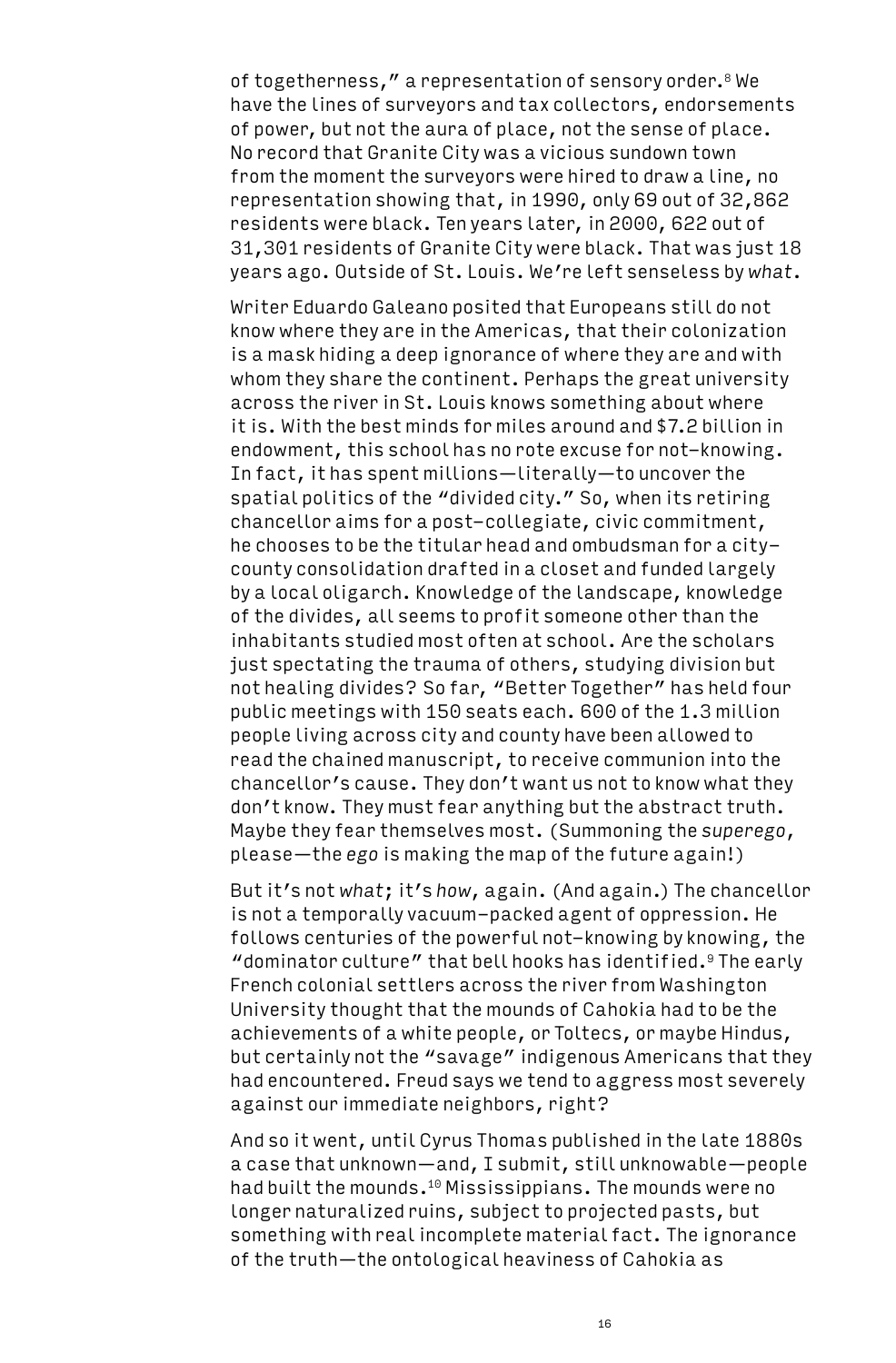

Mayor Raymond Tucker and Sidney Mastre gaze at the Mill Creek Valley in St. Louis, 1956. Source: Missouri History Museum Library and Collections Center.



Message from a dead retail storefront in north St. Louis County. Photograph by the author, 2016.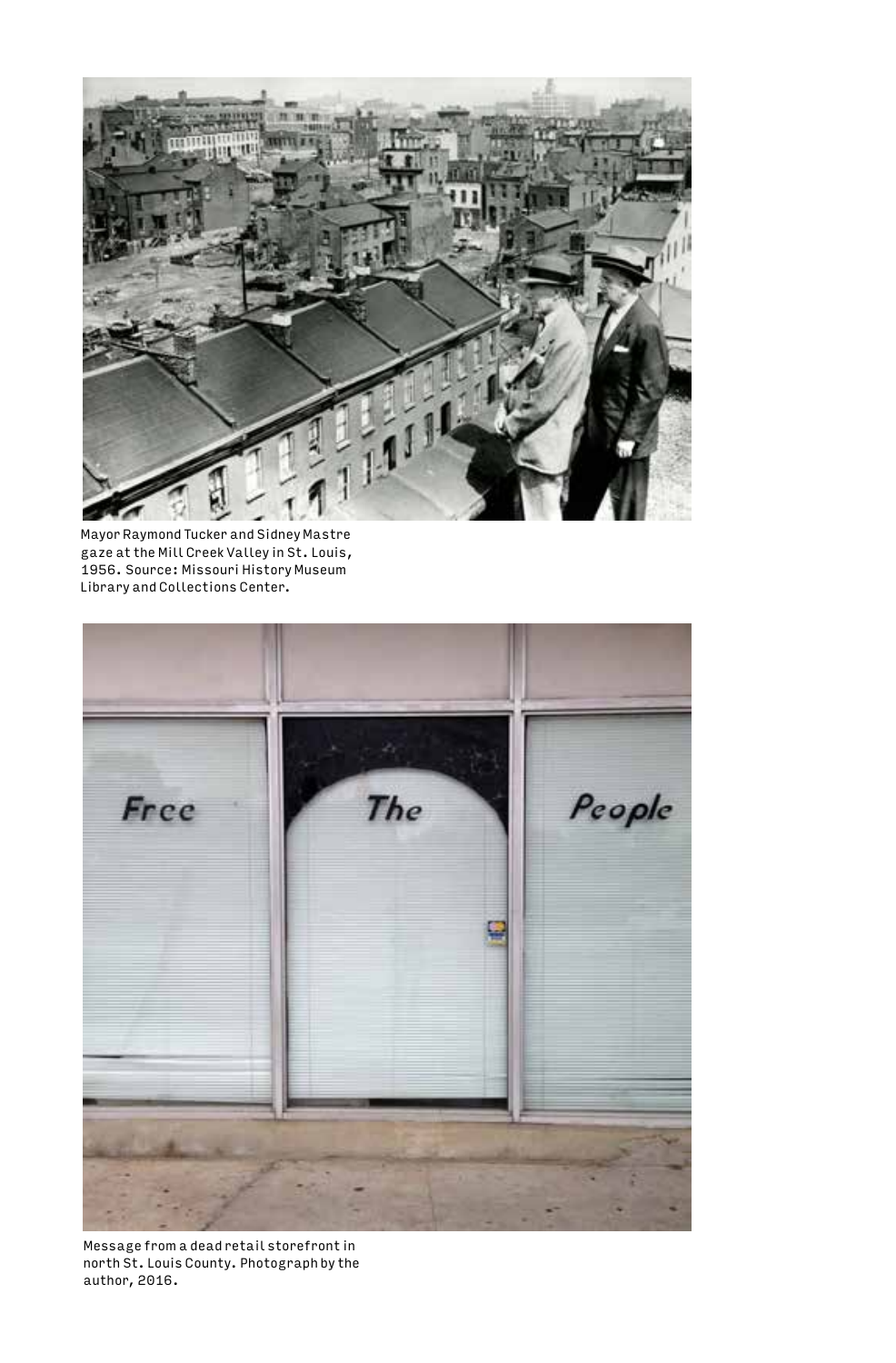something to be known only a little more than now—has been too much for many white folks. They keep retreating to the safer ignorance of authority. They convince themselves that they know the place and they know who lived here, not through their shit, but through some cultural essence.

If anyone ever thinks that they know your cultural essence, run. They probably want your land or your life.

## **CONCLUSION**

Now that we have the word "Anthropocene," we may think that we know what time it is. We may think that we have living proof.

Or we may be facing a new millenarianism, where we whisper a word that we hope will absolve us, resolve our ways, reshape our world, and make the planetary moment something that fundamentally is about our capacity for reform.

Or we may be in denial.

Or we may realize that the lie of liberal democracy has finally overtaken its supposed truth, a long painful eclipse. Anthropocene is not commensurate with *Anthropos* unless every human had equal power to shape this time, equal wealth and equal culpability. Which *Anthropos* do we mean? We've avoided answering that question, hoping that we die, retire, hide behind a protected gate or get tenure before it gets answered, and meanwhile too often silencing those who have dared to ask.

Latour writes that humans aren't up to the challenge of now because they think that the root cause and root passage through this era revolve around *Anthropos* instead of *Planitis*. We see the signs, detect the waves, and then see ourselves as central. We are great at aiming to know in order to end up notknowing in profound ways.

Can it be another way? Does it matter?

Is it possible that, when we talk about the Anthropocene, when we read the landscape for evidence of catastrophic forces, we are looking fundamentally for a new politics? Politics will always be a human pursuit, and within politics we study landscapes like St. Louis and the American Bottom, and within politics we either let these places speak us or we choose to speak them in new ways.

But speech is an act, acts come from power, and power is knowledge. To act differently, we must know differently.

Yet, politics without systems consciousness, without a dedicated understanding of the relationships that make the things, the how that we've managed to perpetuate as we study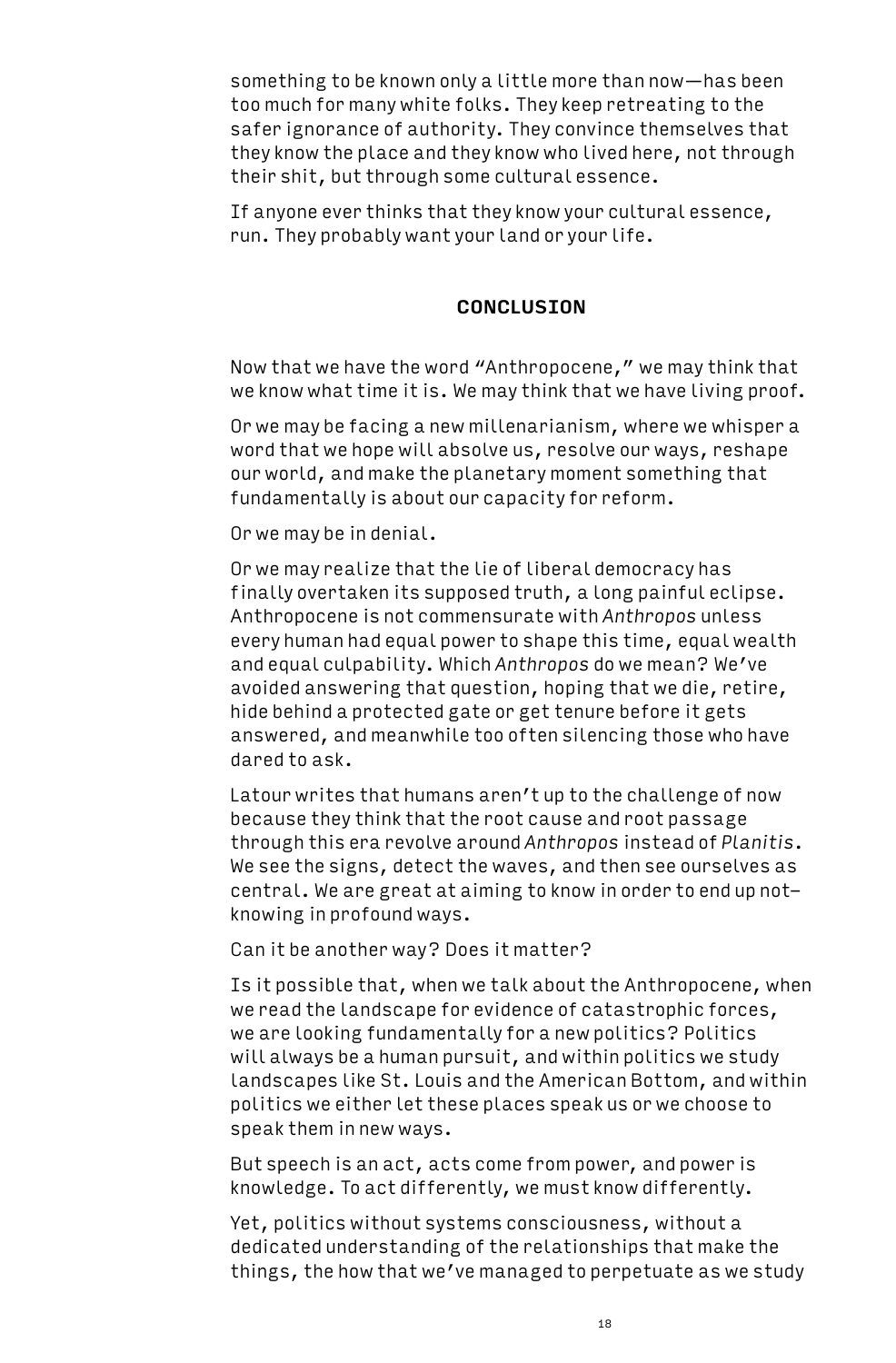

Hiding out. Nightmare City at The Luminary in St. Louis, Missouri. Source: photograph by the author, 2016.



Sign on Illinois Route 3 in Granite City, Illinois. Photograph by the author, 2019.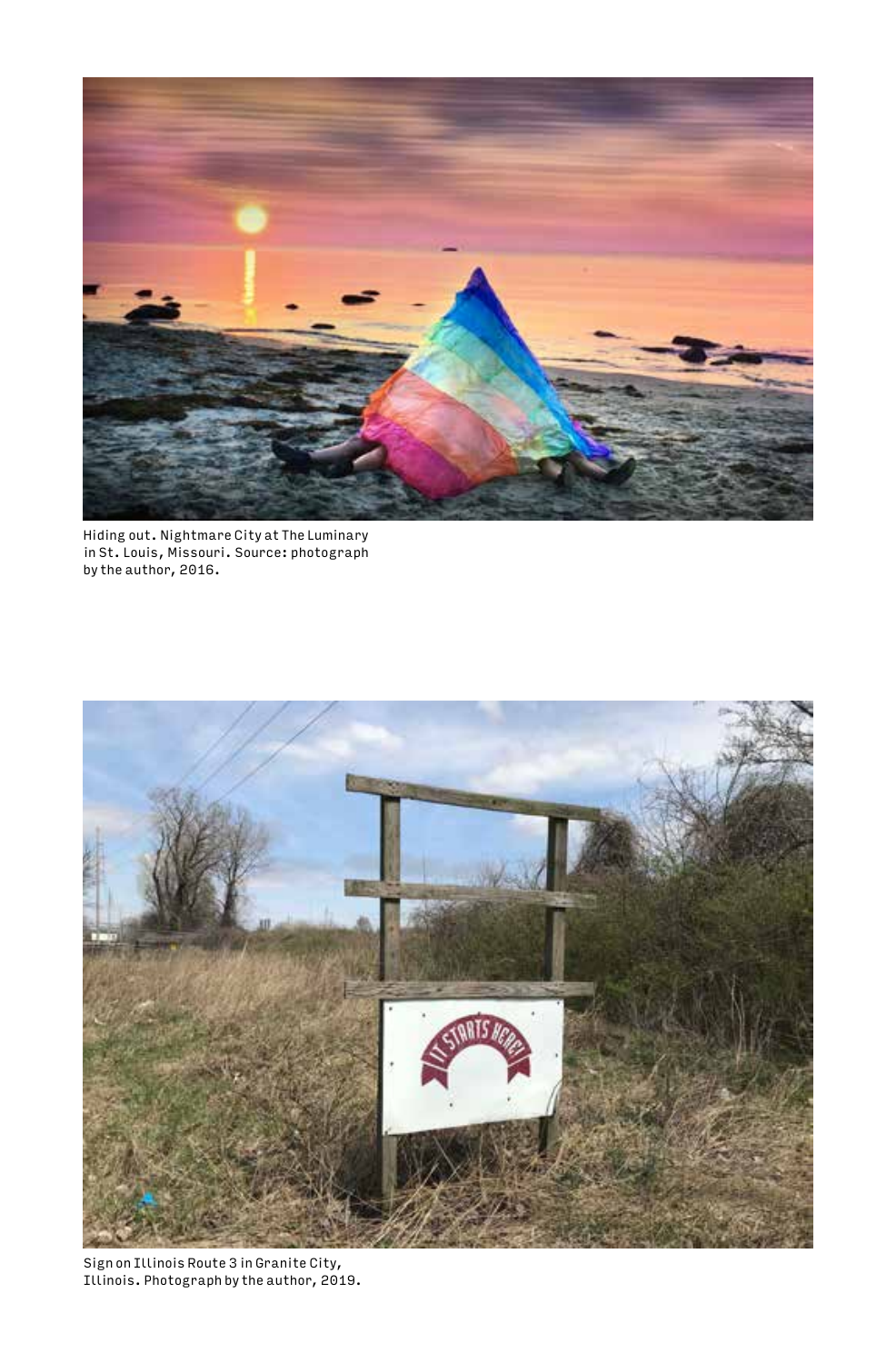its affect—that may be no politics at all. Withdrawal—another human thing, tried and true.

Apart. A part. A part of *what*?

Tourist always found, or human always lost but not alone?

Track your pollution, make a log of your knowing, and map the landscape that you make every day.

*There* is the Anthropocene. Right *there*, on the scale that you *produce*. And that you can undo.

*What* on that map don't you like, and *how* will you change that?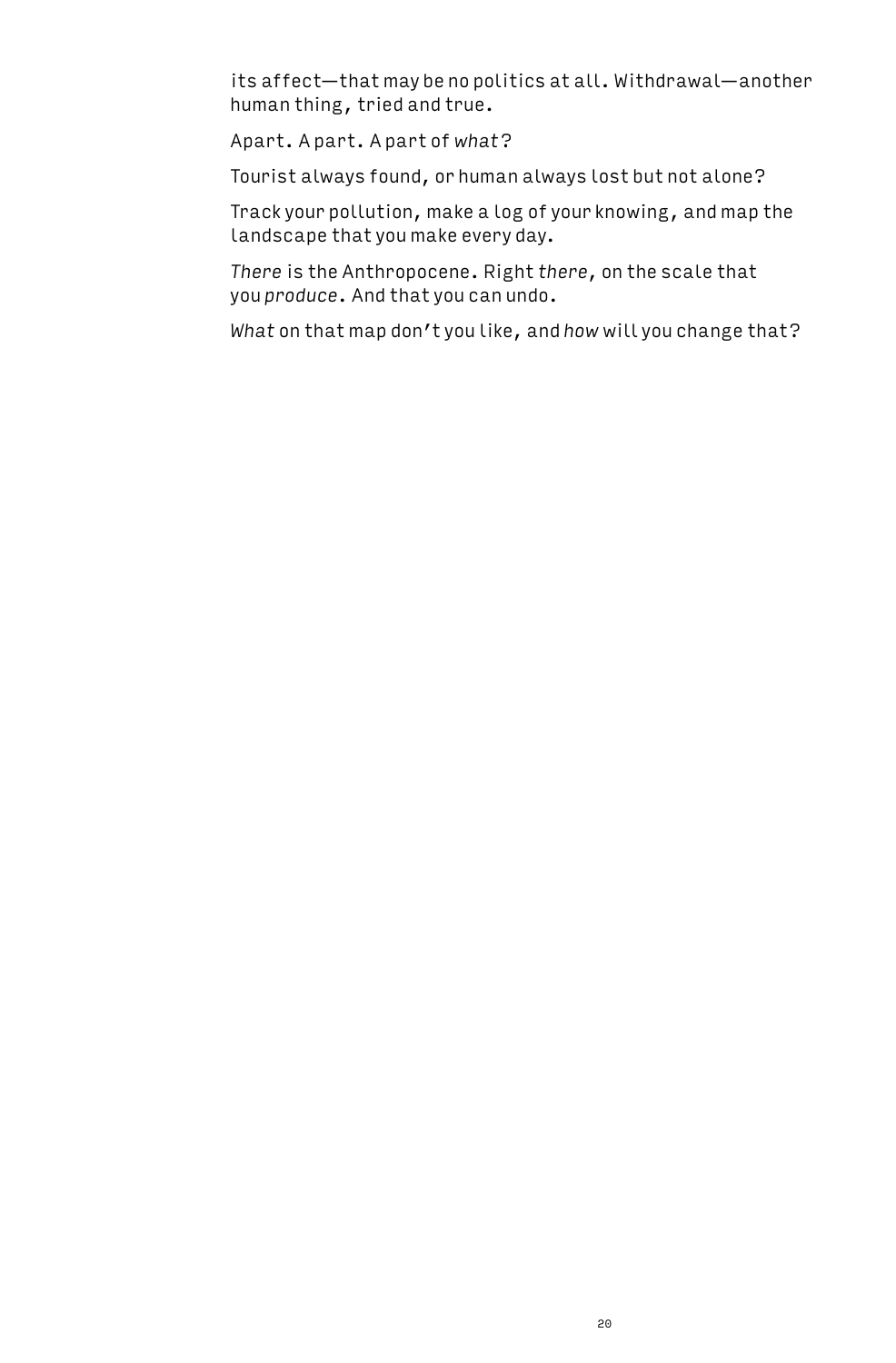## **Review**

# **By Sarah Kanouse**

In March 2019, just as winter turned to spring, Michael Allen delivered this essay as a lecture-performance to about fifty people crowded into an unheated, ramshackle storefront in Granite City, Illinois. Perhaps half hailed from the St. Louis area, drawn by the opening reception for artist-curator Gavin Kroeber's "Art + Landscape" exhibition, which sprawled across indoor and outdoor spaces in the scrappy, artist-led Granite City Art and Design District and included Allen's performance. The other half, including me, hailed from a global elsewhere—a group of visiting scholars and artists affiliated with the Haus der Kulturen der Welt's sprawling project, Mississippi: An Anthropocene River. Having spent much of the day thinking about the Anthropocene landscapes of St. Louis, we were a sympathetic audience, and everything about the performance just worked. The chipped linoleum floor, the uncomfortable chairs, the tabletop projector beaming snapshots, maps, and historical imagery at the wall, and above all Allen's delivery—part beat poet, part tour guide, part wry commentator—were all inextricably part of the experience. You just had to be there.

I found myself longing for Allen's performance while reading its script for *Forty-Five*. Animated by Allen's voice, the opening invocation of names and events from the history of St. Louis drew visitors to the city into its palimpsests. It didn't matter that some references engendered flashes of recognition and others not at all. Allen's voice and gestures gave the litany a spellbinding quality, and what wasn't legible became evocative. Similarly, the rhetorical questions and reversals that pepper the script registered during the live reading as active thought experiments. In print, it is more difficult to follow Allen on this deep time dérive of St. Louis. He gestures to possible arguments—most provocatively the deep time material entanglement of St. Louis's biological inhabitants with various forms of dust, ash, and, in the case of the West Lake Landfill, potentially explosive wastes—but what the connections mean remains suggestively fuzzy. You just had to be there, in the same room, feeling it out together.

Presented on the page or screen, Allen's words are stripped from the flow of time and no longer inhabited by a speaking/ thinking/sensing subject. The reader's reception of the text may be conditioned by expectations of precision and authority that thwart Allen's intentions. Dear reader, please lay those expectations aside. At the same time, I wish Allen had employed some of the affordances of print, like additional footnotes, extended image captions, and even marginal annotations (perhaps as images)—to help modulate between one register and the other.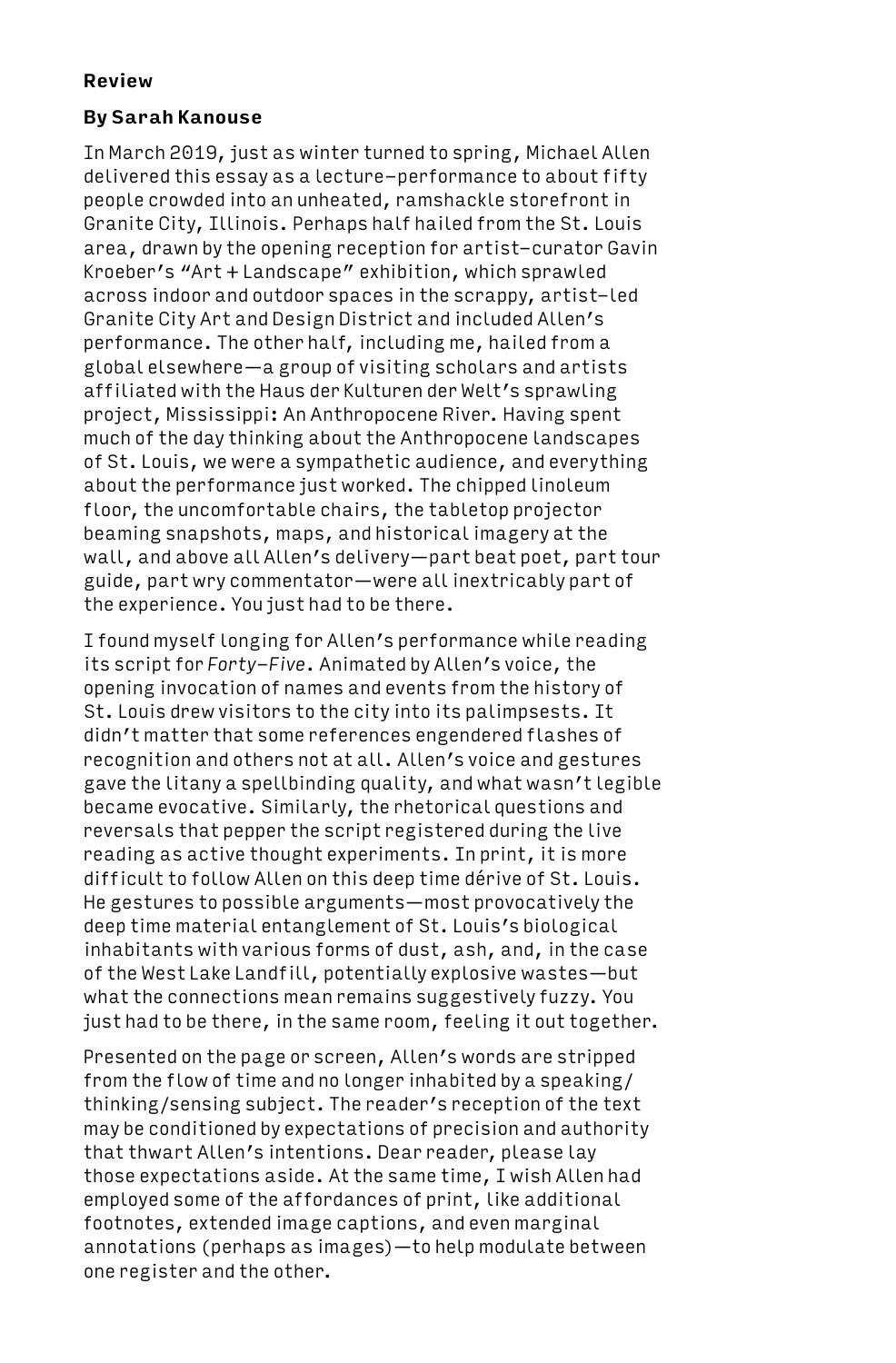On a related note, Allen's piece prominently uses the firstperson plural pronoun, "we." In the context of the original performance, the term "we" seemed locally referential: an assembly of audience and speaker linked by participation in contemporary art, a shared interest in the St. Louis landscape, and engagement with ideas of the Anthropocene. The print piece has a potentially more general public, a less specific "we" that risks standing in as a generic universal. Contrary to Latour's claim, paraphrased by Allen, that "humans aren't up to the challenge of now because they think that the root cause and root passage through this era revolve around the *Anthropos* instead of the *Planitis*," there exist many thriving epistemologies that have never lost sight of the entanglement of the human in a more-than-human world. Moreover, as Rob Nixon notes, planetary environmental rhetorics can be valuable but risk a "universalizing, transcendental analysis in a way that sets up the problem as humanity's problem without discriminating among the slow violence unleashed by different national and transnational actors.<sup>"11</sup> In a piece deeply attuned to how racism, capitalism, and militarism co-produce urban space, clarifying who the "we" includes, excludes, and only partially encompasses would help show how, to paraphrase Nixon, "we" may all reside in an Anthropocene landscape, just not in the same way.<sup>12</sup>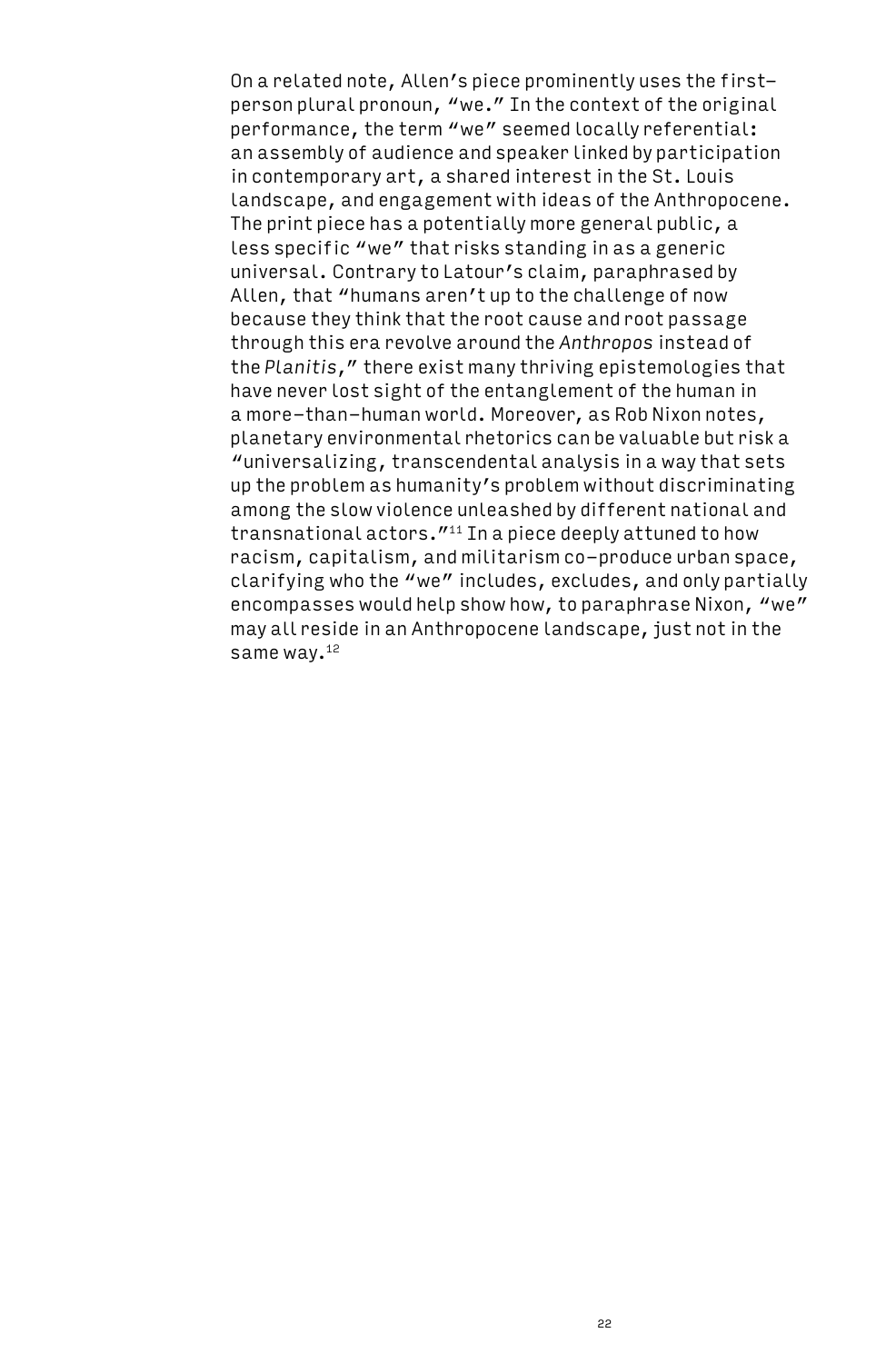**Review**

**By Rachel Leibowitz**

"The aim of meditating about the world is finally to change the world." Donald Barthelme13

> "What? —RICHARD M. NIXON" Thomas Pynchon14

15 April 2019

Is it true that all that is solid melts into air, and all that is holy is profaned? Is it?

Paris is burning. To be more specific, the Cathedral of Notre-Dame de Paris is on fire. Now, as I write. Engulfed in flames.

As I sit here in my office in a historic building in a formerlygreat Rust Belt city, a city that once was an industrial powerhouse built upon the shores of a lake sacred to the Onondaga Nation and the Haudenosaunee Confederacy that now doubles as a Superfund site…the spire of the cathedral has already succumbed to the blaze. It has fallen, perished. The roof is surely next. Then what?

In "How Not What," Michael Allen instructs us to "describe what places *do* instead of what they *are*" and to make lists and maps of the ways in which we humans make imprints upon the land every day. Activities, actions; how, not what.

*What?*

One question keeps popping up in my mind, over and over: "What matters?"

Our buildings, our landscapes, our monuments, our everyday places—even the shit and the blood Allen mentions repeatedly…

*What matters? What matters? What matters?*

Like a mantra, that's what thrums in my brain, the soft tissue and electrical impulses that help me to process it all, to get through it all. I do not know the answer. I never have. All these years working as a photographer, a preservationist, a historian, a public servant, an educator, the question has been plaguing me. What matters?

But mantras are for meditation, and this is not an act of meditation.

"How not what," Allen charges. Or is it a helpful suggestion? He asks, "Can it be another way? Does it matter?"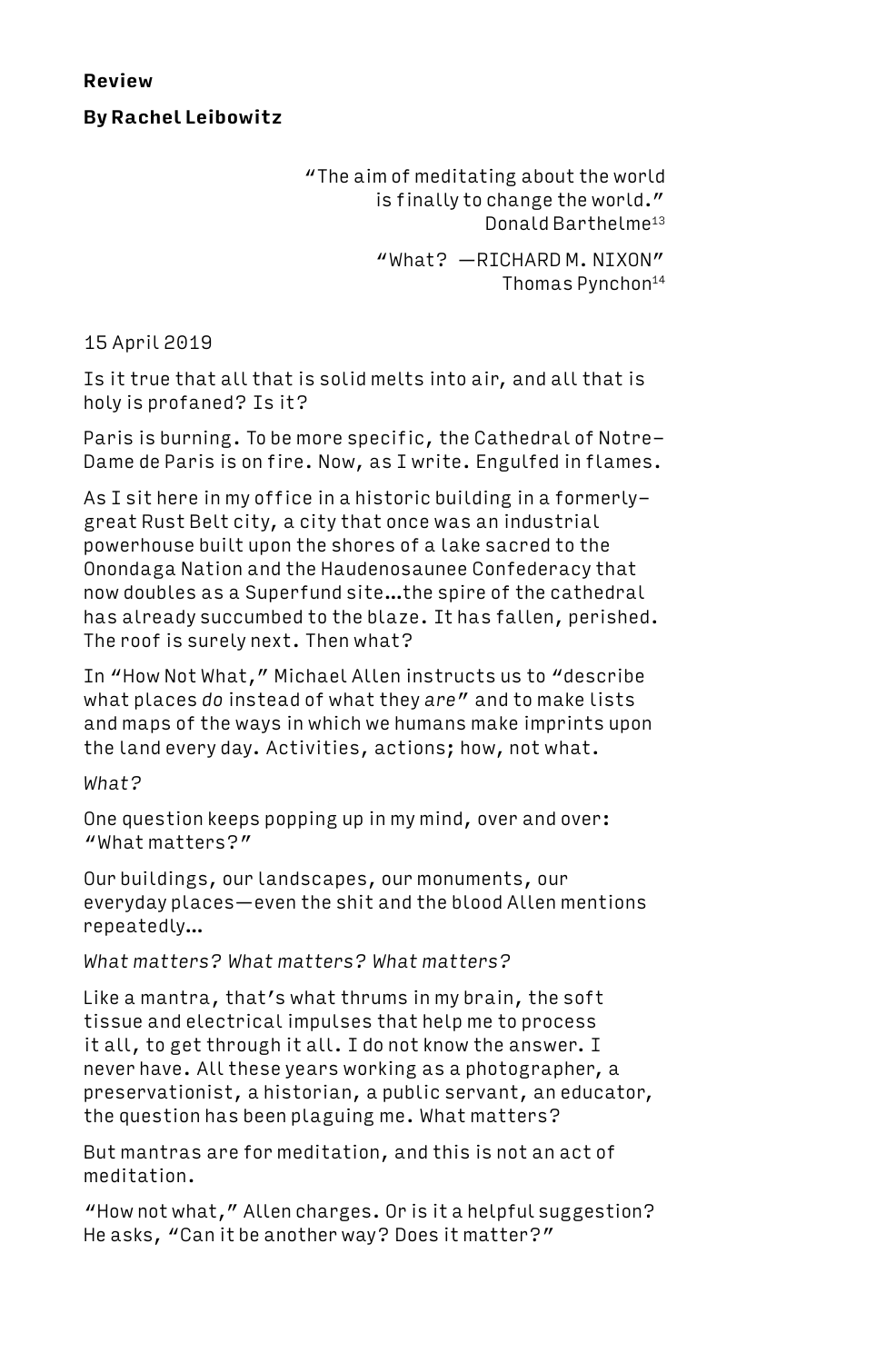Does *what* matter? *Doesn't* "what" matter?

*What matters? What matters? What matters.*

Ashes to ashes, dust to dust.

I sit here, horrified and temporarily paralyzed, and I am wondering what will replace the great cathedral. I have never been to Paris, I have never seen Notre-Dame, yet I feel such shock and sadness, as if I knew it intimately. It was announced a moment ago that a fundraiser to restore or rebuild—the cathedral will begin tomorrow. Other news outlets are reporting that the focus so far has been on salvaging works of art and relics, and the 850-year-old building will not be saved. Crowds of people are surrounding the tragic site, watching the conflagration, sobbing and singing hymns.

Life is suffering. According to the Buddha, life is suffering, and attachment is suffering. Yet, the Buddha also taught that suffering is not without its causes, and those can change, and suffering can end.

Much of Allen's essay focuses on what "we" (humans) know, what we don't know or can't know, how comfortable we are with not-knowing—what we steadfastly choose to ignore, to deny, to avoid. But these are intellectual processes, strategies for dealing with grief over the loss of places that are significant to us, the sadness and the anger felt when history and its associations within a place are denied or discounted for political obfuscation, private profit, or other reasons. Allen writes, "No land has been shaped that has not been known, and rarely has any land been known that has not been shaped. Yet, landscape has always been produced in mutuality, in which the knower is shaped by the known. Sometimes the knower doesn't want to know this."

Still, we know.

As Carl O. Sauer and other geographers, historians, and philosophers after him have said, humans shape the land, the land shapes us. The land has informed seafaring cultures, desert cultures, mountain and valley cultures, frozen cultures, agricultures—and those, in turn, further shaped the lands they occupied to suit their needs. That interdependence continues; it is ceaseless. Material shapes culture shapes material. What, how, what, how, what.

The land has long told us of its limits, things it cannot do, things it will not do. It is not in its best interests to accommodate us, our needs and our desires. Of course, the land does not know as we know, it does not care as we care; it has no morality, no ethics (but humans do). It is in a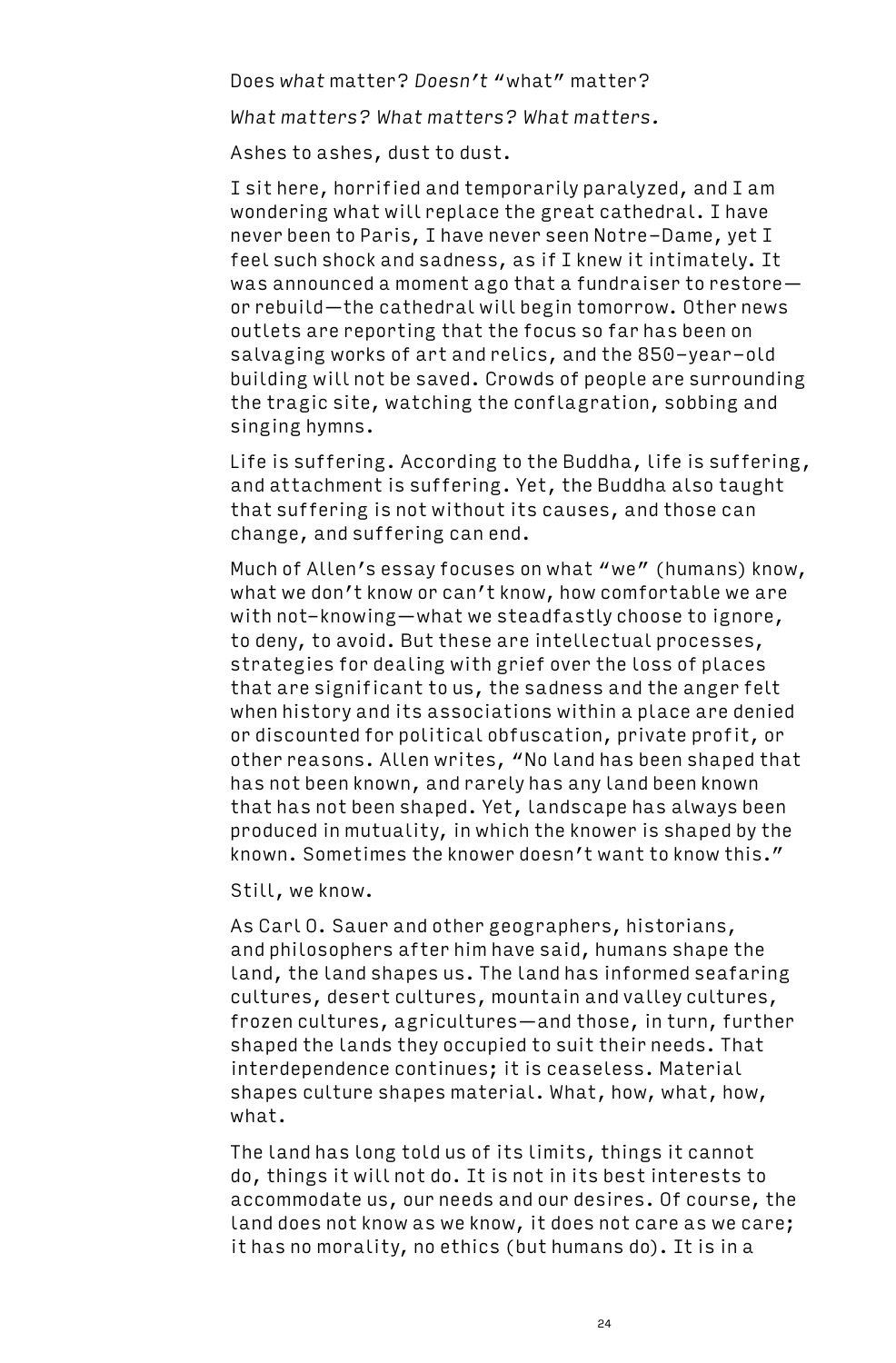constant state of change, of motion. Big (dharma) wheel keep on turnin'. *Pratītyasamutpāda*—dependent arising:

> *When this is, that is. From the arising of this comes the arising of that. When this isn't, that isn't. From the cessation of this comes the cessation of that.*<sup>15</sup>

Interdependent existence. "Produced in mutuality," Allen says. Just as Sauer and all the others said.

The complement to *pratītyasamutpāda* is *sūnyatā*, emptiness. Whatever arises dependently is empty of inherent existence. And because everything arises in dependence with other causes and conditions, all is empty of inherent existence. There is nothing that is not empty. Very reassuring.

In other words, what matters.

The vacant lots of St. Louis, Missouri, are empty, though they are not empty of matter or of what matters. In fact, they are full of matter, which means they are also full of energy—soils teeming with poisons and potentials we cannot see, flora and fauna of widely divergent shapes and sizes, history we may or may not know, and the fantasies of the children who play in such places or the plans politicians and developers have for them. Landscape architects and cultural landscape historians understand this. They recognize what matters within vacant lots. So often, too often, architects imagine vacant lots as voids, as if they were empty of causal existence and free of conditions—*tabula rasa*. But this is impossible. The open spaces, the sites of the former this or the future that, exist not independently, but only interdependently. From the arising of this comes the arising ofthat.

Matter is what makes them empty. *What* makes them empty.

What matters? What.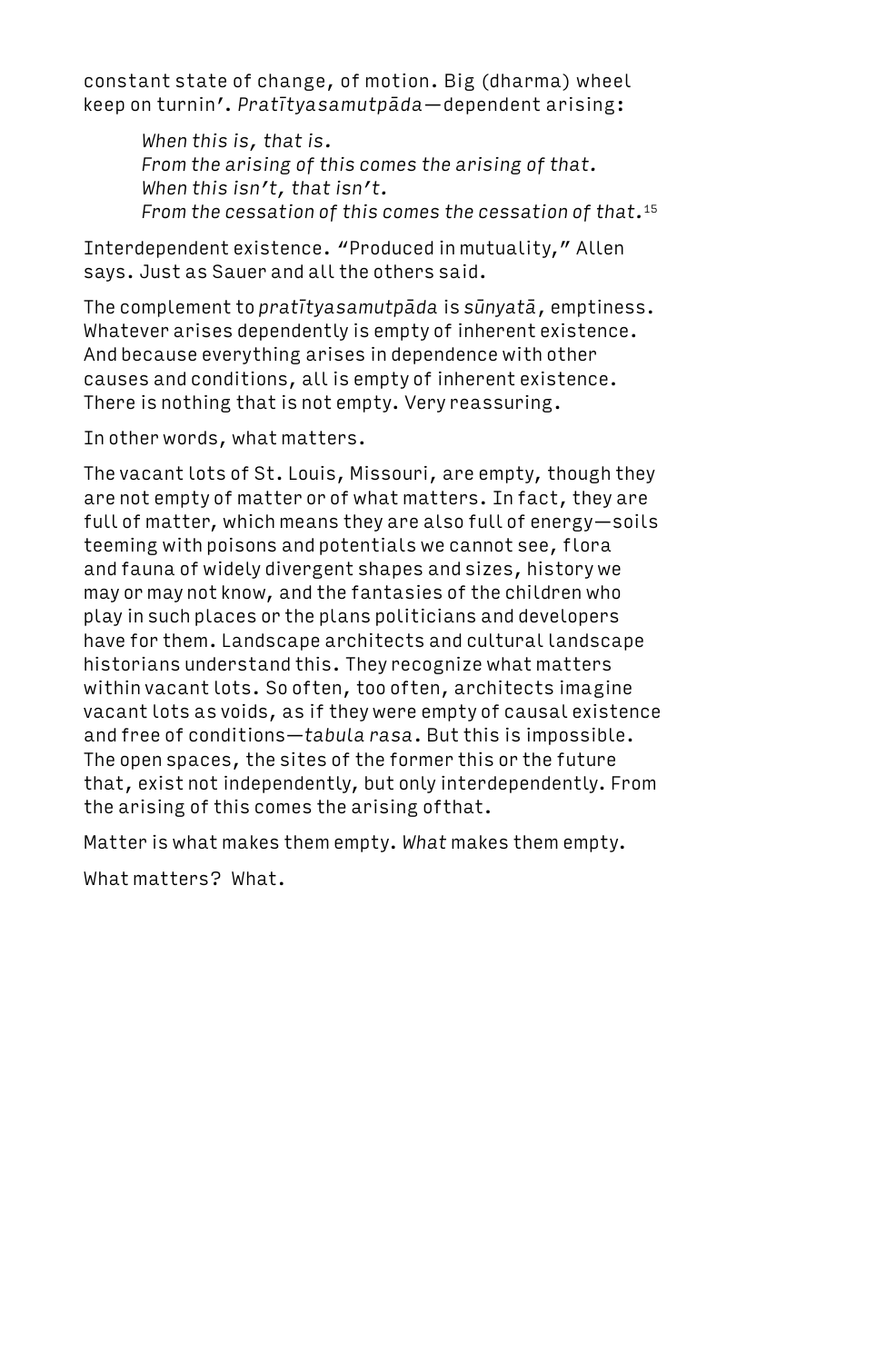1 See Donna J. Haraway, "Staying with the Trouble: Anthropocene, Capitolocene, Cthlulucene," *Anthropocene or Capitolocene? Nature, History and the Crisis of Capitalism*, ed. Jason W. More (Oakland, CA: PM Press, 2016).

2 Claire Pentecost, "Notes on the Project Called Continental Drift," in *Compass Collaborators, Deep Routes: The Midwest in All Directions*, eds. Rozalinda Borcilā, Bonnie Fortune, and Sarah Ross (White Wire, 2012), 18.

3 Bruno Latour, *Down to Earth: Politics in the New Climatic Regime* (Medford, MA: Polity Press, 2018), 94.

4 Susan Alt, "Cahokia's Boom and Bust in the Context of Climate Change," *American Antiquity* (July 2009): 467.

5 A.J. White, Lora R. Stevens, Varenka Lorenzi, Samuel E. Munoz, Sissel Schroeder, Angelica Cao, and Taylor Bogdanovich, "Fecal Stanols Show Simultaneous Flooding and Seasonal Precipitation Change Correlate with Cahokia's Population Decline," *Proceedings of the National Academy of Sciences* 112: 12 (March 19, 2019): 5461-5466.

6 For an argument supporting excrescence as the origin of real property, see Michel Serres, *Malfeasence: Appropriation Through Pollution?* (Stanford, CA: Stanford University Press, 2011), 1-15.

7 Jodi Dean, *The Communist Horizon* (New York, NY: Verso, 2018), 118.

8 Brian Holmes, "Cartography with Your Feet: Workshop Proposal for "Beneath the University, the Commons"," *Deep Routes*, 118.

9 bell hooks, *The Will to Change: Men, Masculinity, Change* (New York, NY: Washington Square Press, 2004), 115.

10 Cyrus Thomas, "Work in Mound Exploration of the Bureau of Ethnology," *Bureau of Ethnology Bulletin* 4 (1887): 1-15.

11 Ashley Dawson, "Slow Violence and the Environmentalism of the Poor: An Interview with Rob Nixon," *Social Text Online*, August 31, 2011: https:// socialtextjournal.org/slow\_violence\_and\_the\_environmentalism\_of\_the\_poor\_an\_ interview\_with\_rob\_nixon/.

12 Rob Nixon, "The Anthropocene: The Promise and Pitfalls of an Epochal Idea," *Edge Effects*, November 6, 2014: http://edgeeffects.net/anthropocene-promise-andpitfalls/.

13 Donald Barthelme, "Not-Knowing," in Kim Herzinger, ed., *Not-Knowing: The Essays and Interviews of Donald Barthelme* (Berkeley, CA: Counterpoint, 1997), 24.

14 Thomas Pynchon, epigraph to chapter 4, "The Counterforce," in *Gravity's Rainbow* (New York, NY: Viking, 1973), 617.

15 Thānissaro Bikkhu, *The Shape of Suffering: A Study of Dependent Coarising* (Valley Center, CA: Metta Forest Monastery, 2008), 16.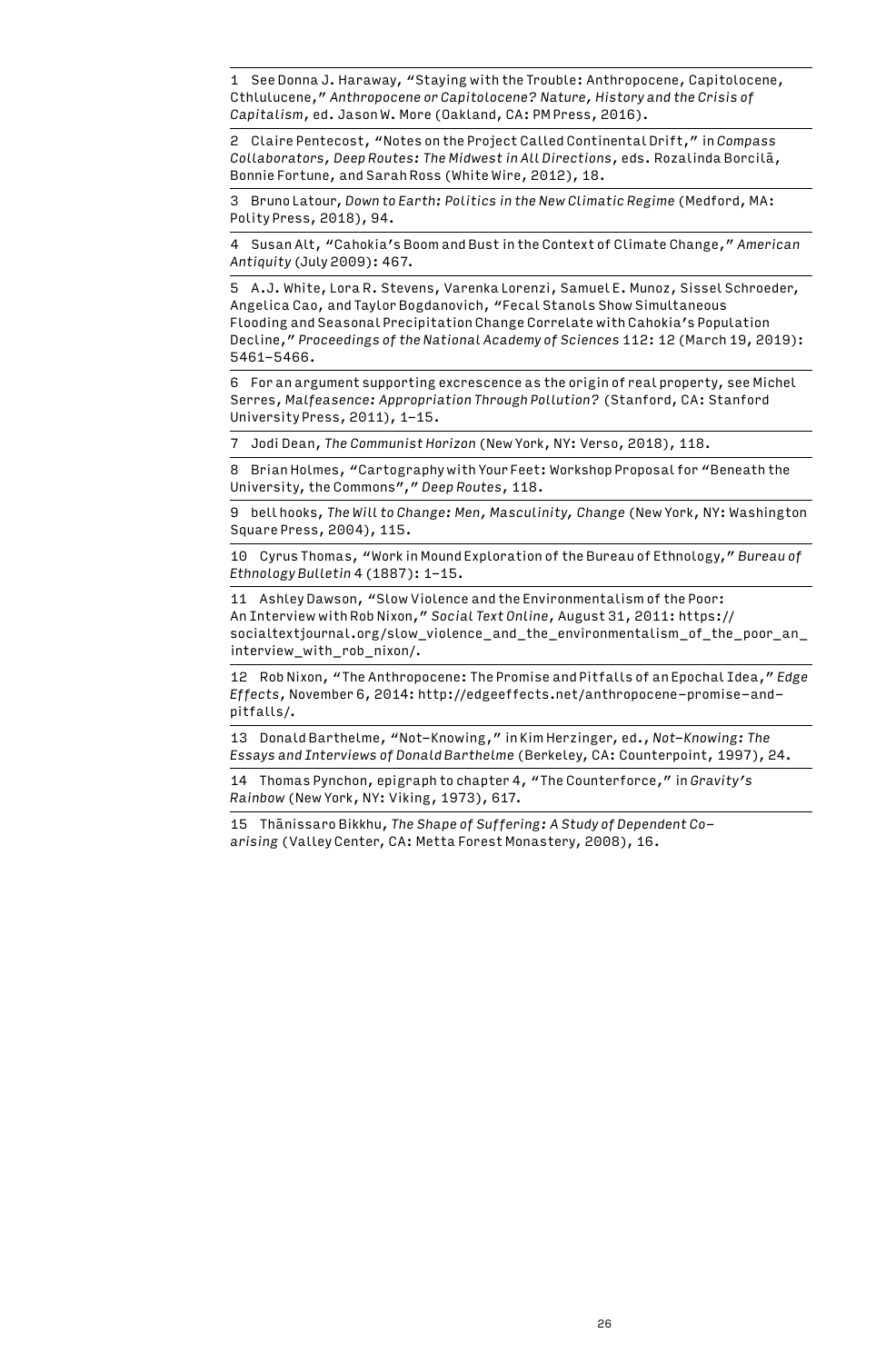# **Biographies**

**Michael R. Allen** works as an academic researcher, historian, teacher, design critic, public artist, critical spatial tour guide, and heritage conservationist in private practice. Currently, he is a Senior Lecturer in Architecture, Landscape Architecture and Urban Design, as well as a Lecturer in American Cultural Studies (AMCS), at Washington University in St. Louis, where he served as Coordinator of the AMCS Master of Arts degree from 2014-2018. Allen's university teaching has focused on interdisciplinary investigation of architectural history, cultural landscapes, the economics of real estate and the politics of urban planning. Additionally, since 2009, Allen has been Director of the Preservation Research Office, a heritage consultancy, and is a federally qualified architectural historian who has worked on numerous preservation projects across the country. He contributed to the Mellon "Divided City"-funded *Charting the American Bottom* cultural landscape guide and, with Nora Wendl, managed the *Pruitt Igoe Now* ideas competition. The binding ties in his research are investigation of the ideological and political constitution of architectural and infrastructural space, a commitment to studying material heritage and its conservation, and advocacy for the forms of liberatory agency that realize the potential of the modern metropolis to distribute wealth, knowledge. and shelter. Allen's essays have appeared in a wide range of scholarly and popular sources, such as *Buildings and Landscapes*, *CityLab*, *Disegno*, *Next City*, *Temporary Art Review*, the *St. Louis Post-Dispatch*, the *St. Louis American*, and *Studies in the History of Gardens and Designed Landscapes*. Beginning in fall 2019, he will be pursuing a Ph.D. in Cultural Heritage at the University of Birmingham. Website: http://michael-allen.org Email: michael@michael-allen.org

**Sarah Kanouse** is an interdisciplinary artist and critical writer examining the politics of landscape and space. Migrating between video, photography, and performative forms, her research- based creative projects shift the visual dimension of the landscape to allow hidden stories of environmental and social transformation to emerge. Her creative work has been screened or exhibited at Documenta 13, the Museum of Contemporary Art Chicago, the Cooper Union, the Clark Art Institute, the Smart Museum, the Museum of Contemporary Art Detroit, and in numerous academic institutions including CUNY Graduate Center, George Mason University, University of California Berkeley, and the University of Wisconsin. She has written about performative and site-based contemporary art practices in the journals *Acme*, *Leonardo*, *Parallax*, and *Art Journal*, as well the edited volumes *Ecologies, Agents, Terrains* (2018); *Critical Landscapes: Art, Space, Politics* (2015); *Art Against the*